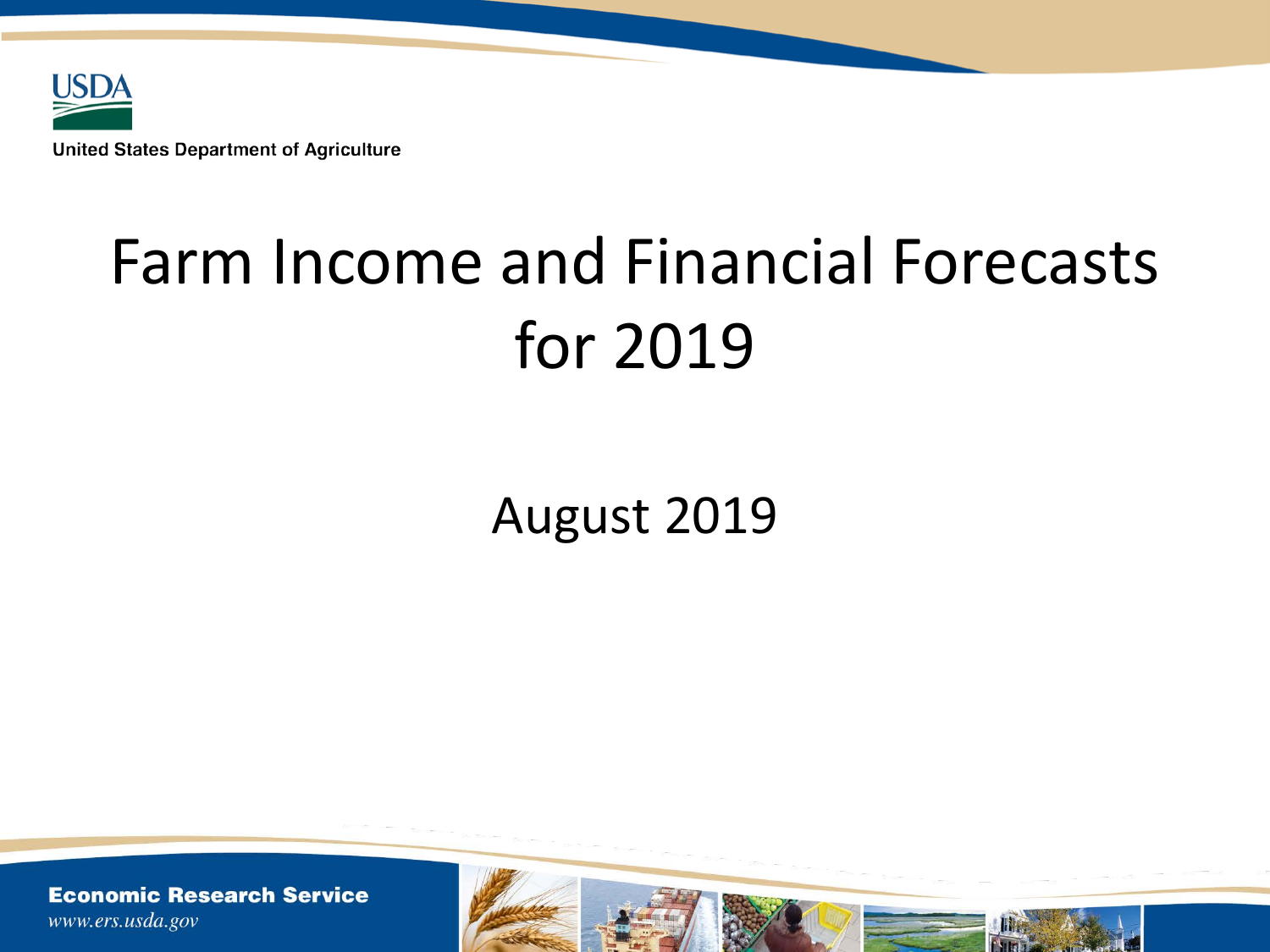# Farm Sector Overview

2

million farms

960+

thousand farm businesses

 $6<sub>+</sub>$ 

million people living in farm households

Source: Farm Income and Wealth Statistics Data Product & Census of Agriculture

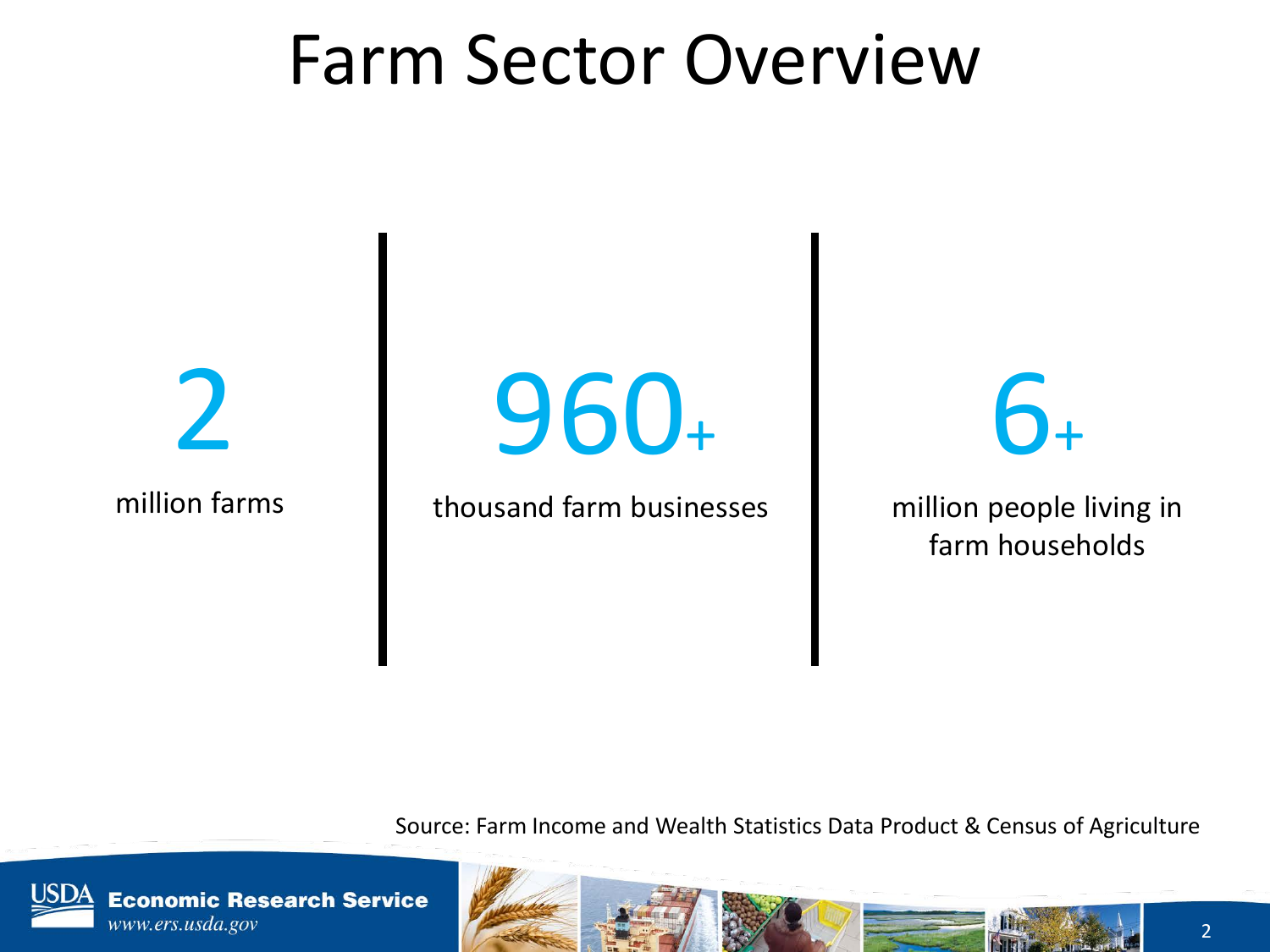

- 1. Net cash farm income for 2019 is forecast at \$112.6 billion (up 7.3 percent relative to 2018, in nominal dollars). Net farm income is forecast at \$88 billion (up 4.8 percent).
- 2. Cash receipts from commodity sales are expected to decline \$2.4 billion (0.6 percent) in 2019.
- 3. Direct government payments are forecast to increase \$5.8 billion (42.5 percent) and commodity insurance indemnities to increase \$6.1 billion (80.0 percent).
- 4. Total production expenses are forecast to increase \$1.5 billion (0.4 percent).
- 5. Farm sector assets and debt are both forecast to increase (2.0 and 3.4 percent respectively), with overall equity rising by 1.8 percent.
- 6. Average net cash farm income for farm businesses is forecast to increase 11.4 percent to \$81,900 in 2019.
- 7. Median farm household income is forecast to increase 3.7 percent to \$74,768 in 2019.

\*All values here are in nominal dollars. Inflation is forecast at 1.8 percent in 2019.

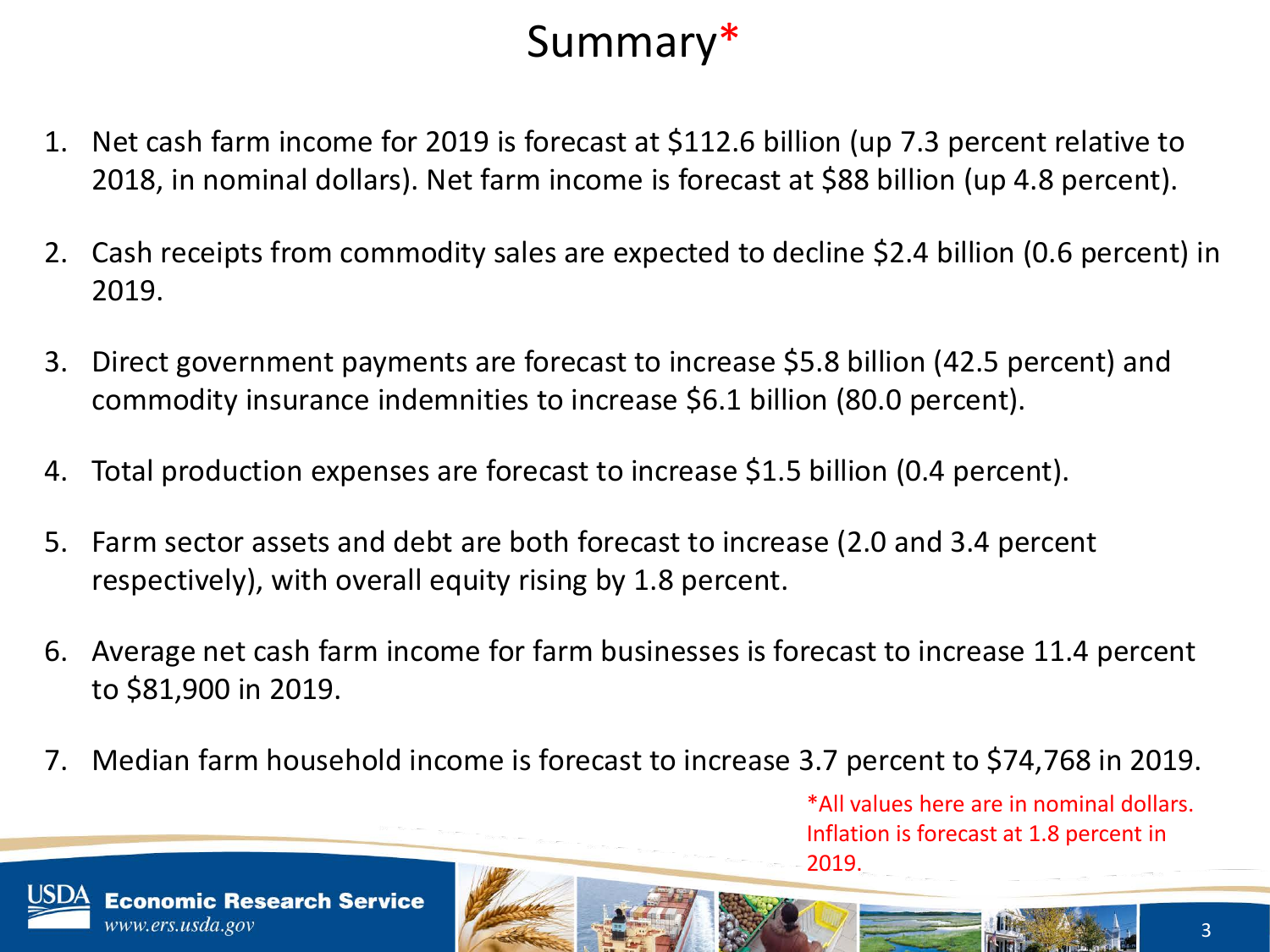## Farm sector profits expected to rise in 2019



F= Forecast. Values are inflation adjusted using the chain-type GDP deflator, 2019=100 Source: USDA, Economic Research Service, Farm Income and Wealth Statistics Data as of August 30, 2019

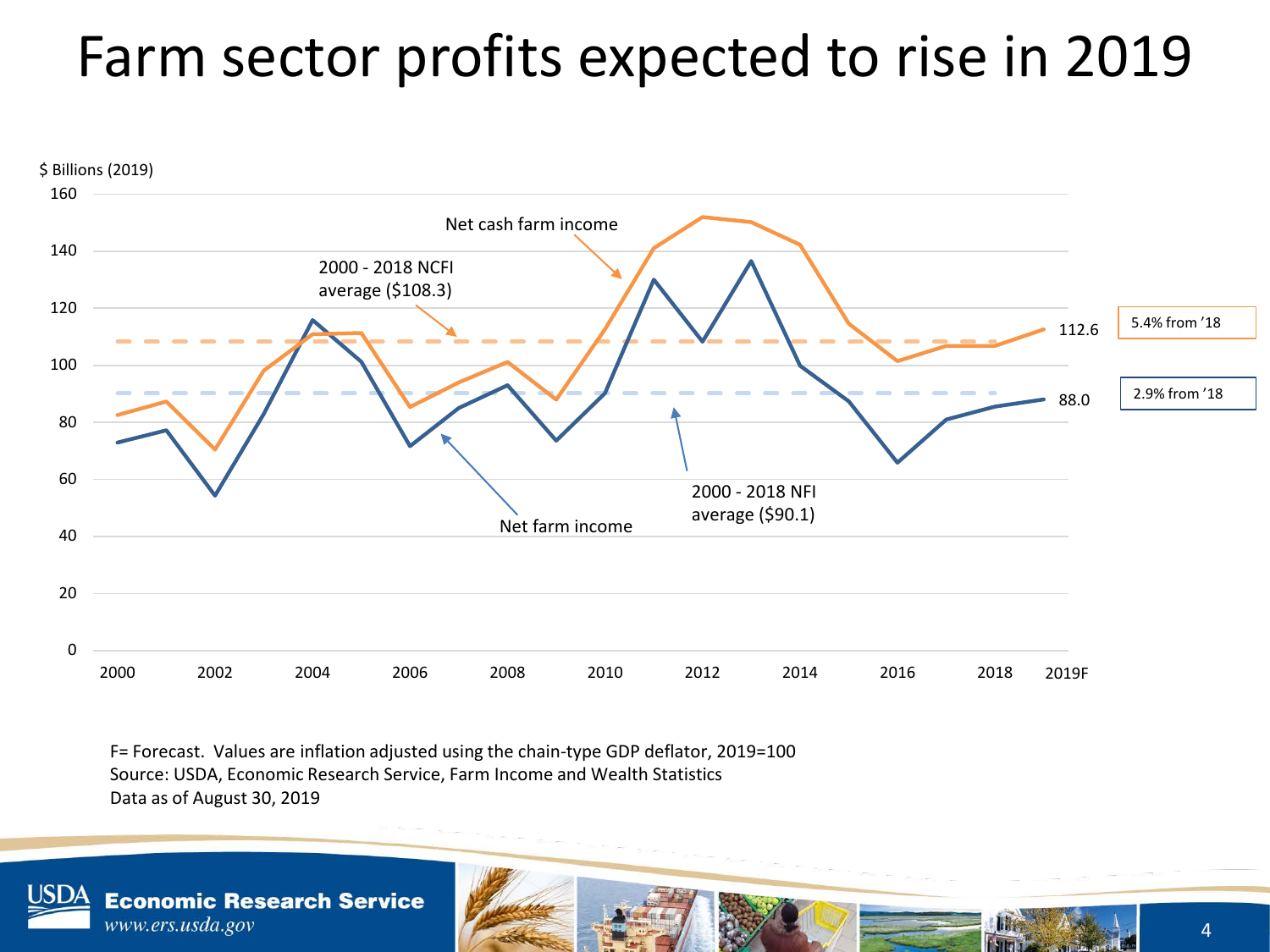## Forecast increases in government payments and farmrelated income driving overall growth in income



Source: USDA, Economic Research Service, Farm Income and Wealth Statistics Data as of August 30, 2019

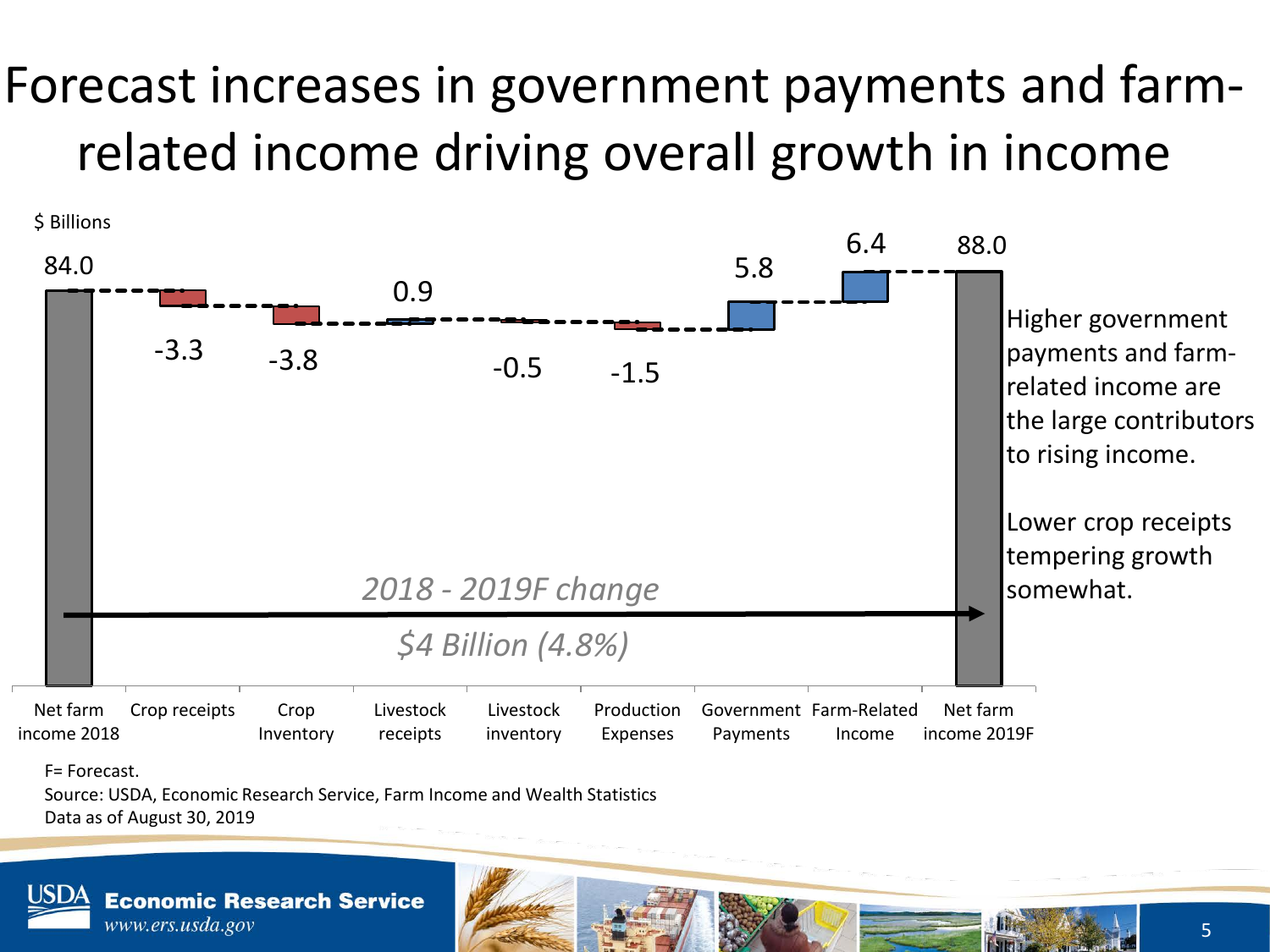# Total cash receipts forecast to decline due largely to lower quantities sold



For crops, prices expected to increase while quantities sold expected to decrease.

For livestock, prices expected to decrease while quantities sold expected to increase.

F= Forecast.

Source: USDA, Economic Research Service, Farm Income and Wealth Statistics Data as of August 30, 2019

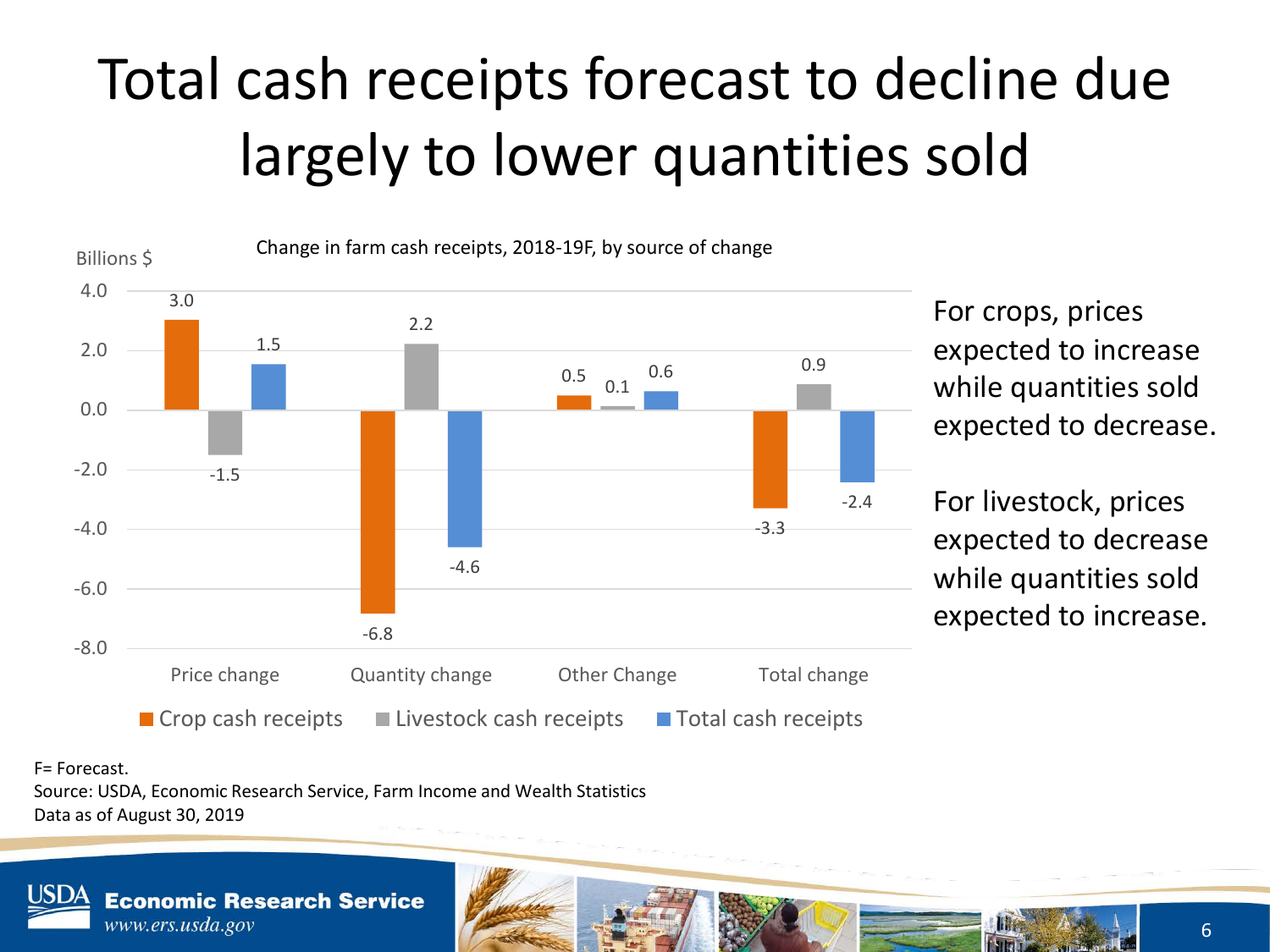### Total crop cash receipts forecast to decline in 2019 Lower quantities



F= Forecast.

Source: USDA, Economic Research Service, Farm Income and Wealth Statistics Data as of August 30, 2019



**Economic Research Service** 

largely off-set by higher prices. **Soybean** cash receipts expected to fall due to lower prices and

lower quantities sold.

*Change from 2018 Corn -0.4% Soybeans -14.3% Cotton -7.4% Fruits/Nuts +1.7% Veg/Melons +6.0% Wheat +7.5%*

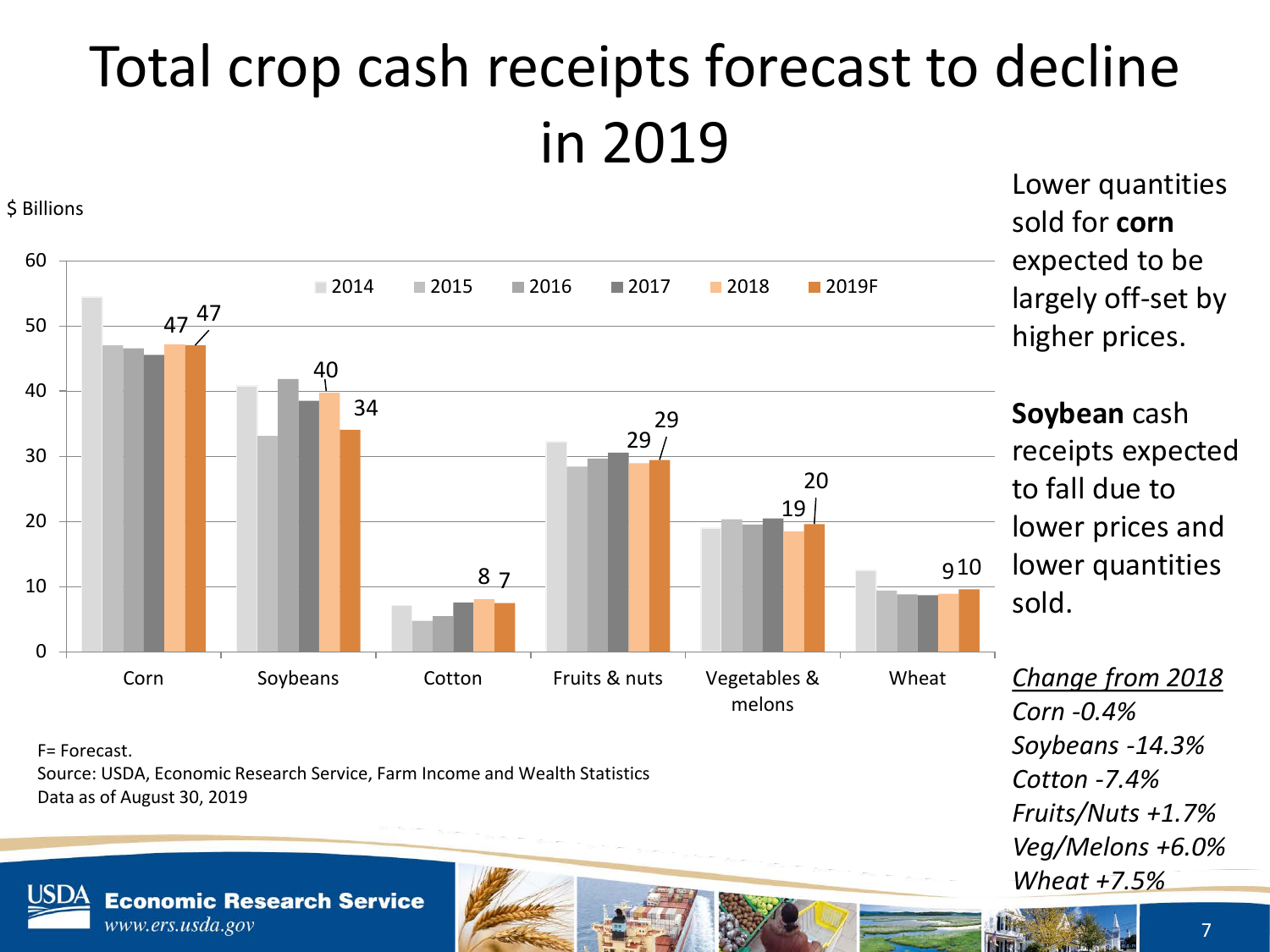# Total animal/animal product cash receipts forecast to remain flat in 2019



**Economic Research Service** www.ers.usda.gov

8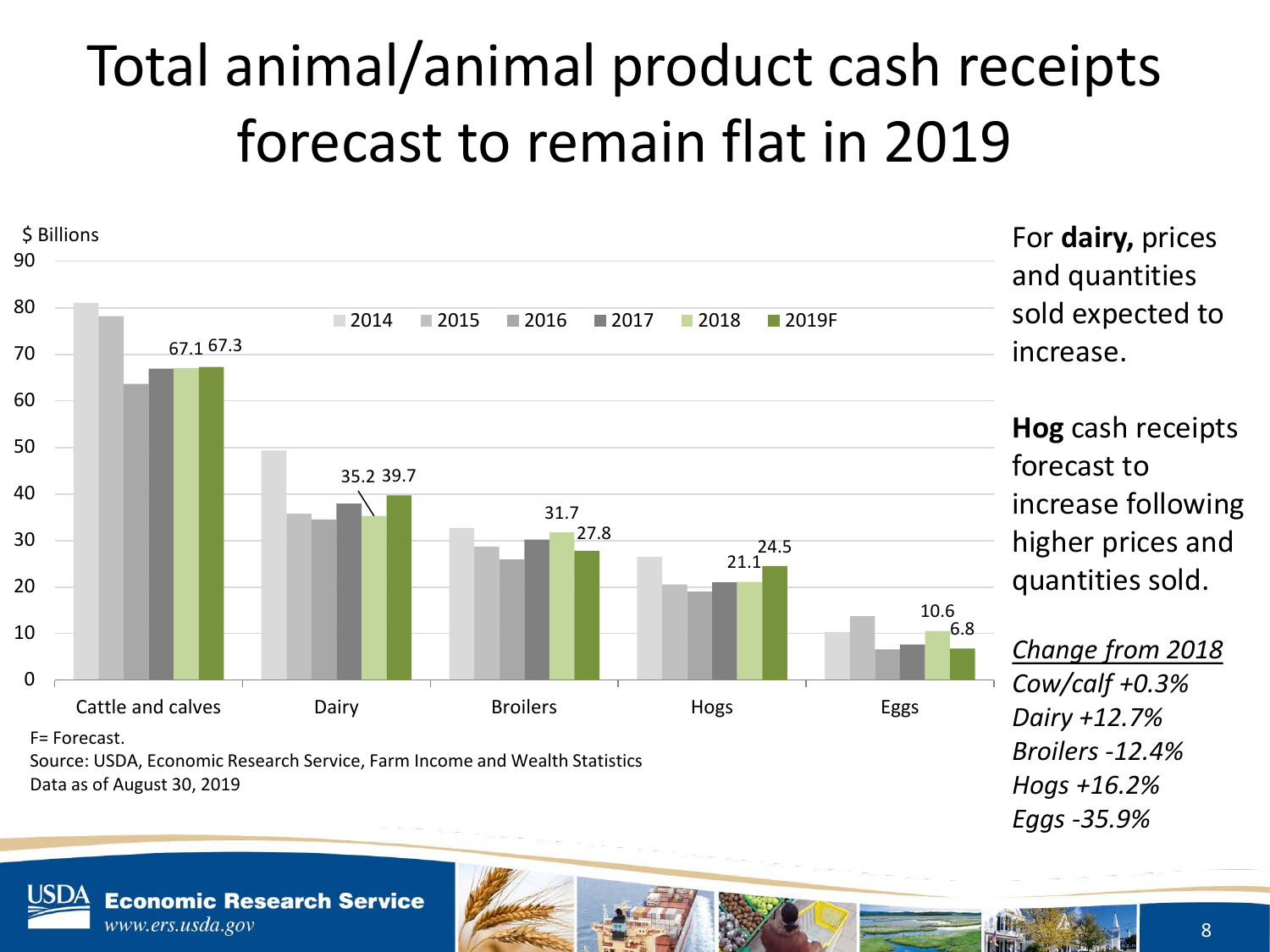### Total direct payments to farmers expected to increase \$ Billions



1/ Direct payments are through 2013 and cotton transition payments in 2014 whereby payment rates are fixed by legislation.

2/ Includes counter-cyclical payments, average crop revenue election (ACRE) payments, loan deficiency payments, marketing loan gains, certificate exchange gains , Price Loss Coverage(PLC) , and Agriculture Risk Coverage (ARC ) in which commodity payment rates vary with market prices.

3/ All other payments include supplemental and ad hoc disaster relief, tobacco transition, dairy programs, cotton ginning cost share, and miscellaneous programs (including the Market Facilitation Program).

Source: USDA, Economic Research Service, Farm Income and Wealth Statistics (using data from FSA, NRCS, and CCC) Data as of August 30, 2019

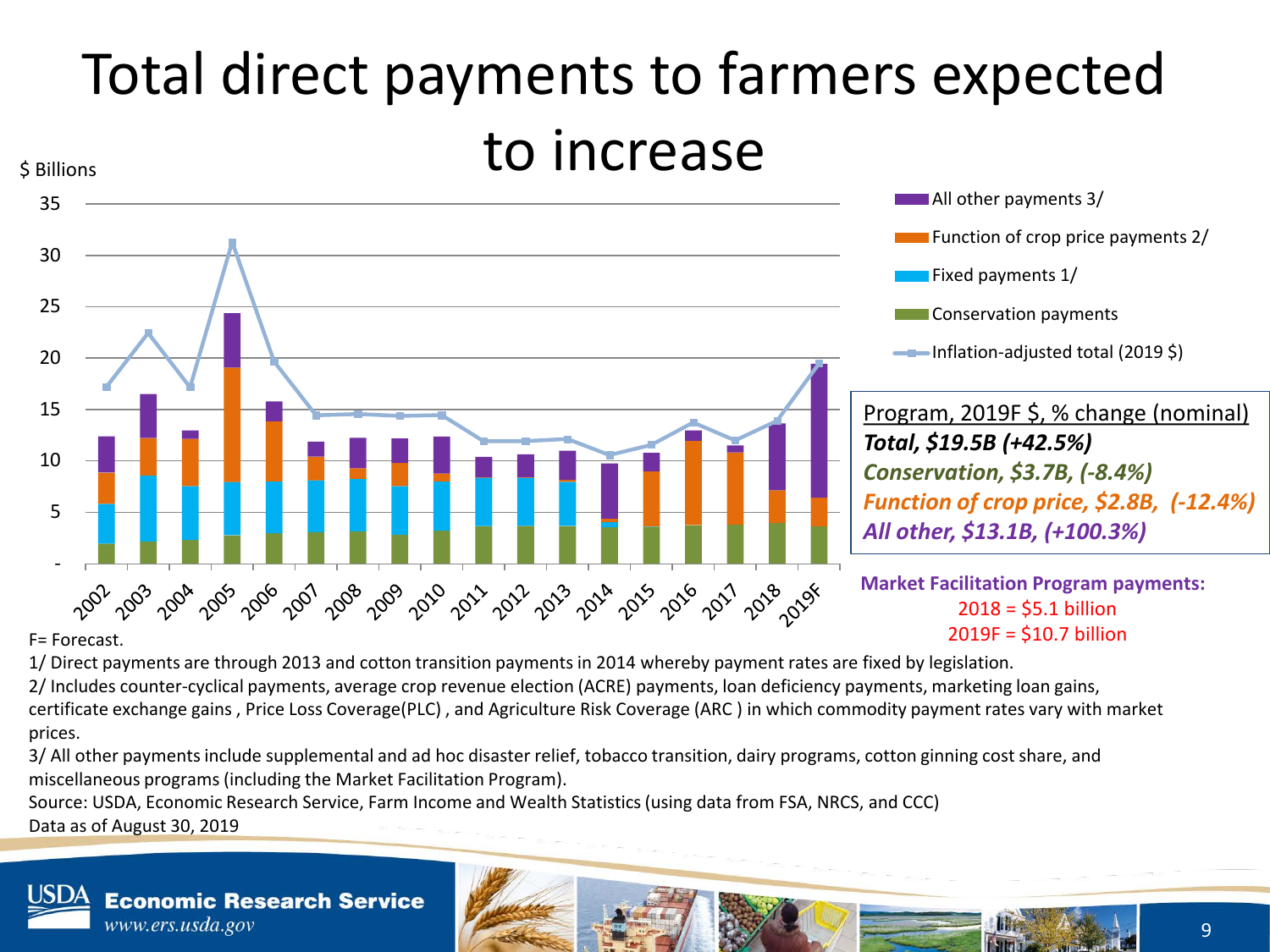## Federal insurance indemnities and direct payments expected to boost income



F= Forecast. Values are inflation adjusted using the chain-type GDP deflator, 2019=100 Source: USDA, Economic Research Service, Farm Income and Wealth Statistics Data as of August 30, 2019

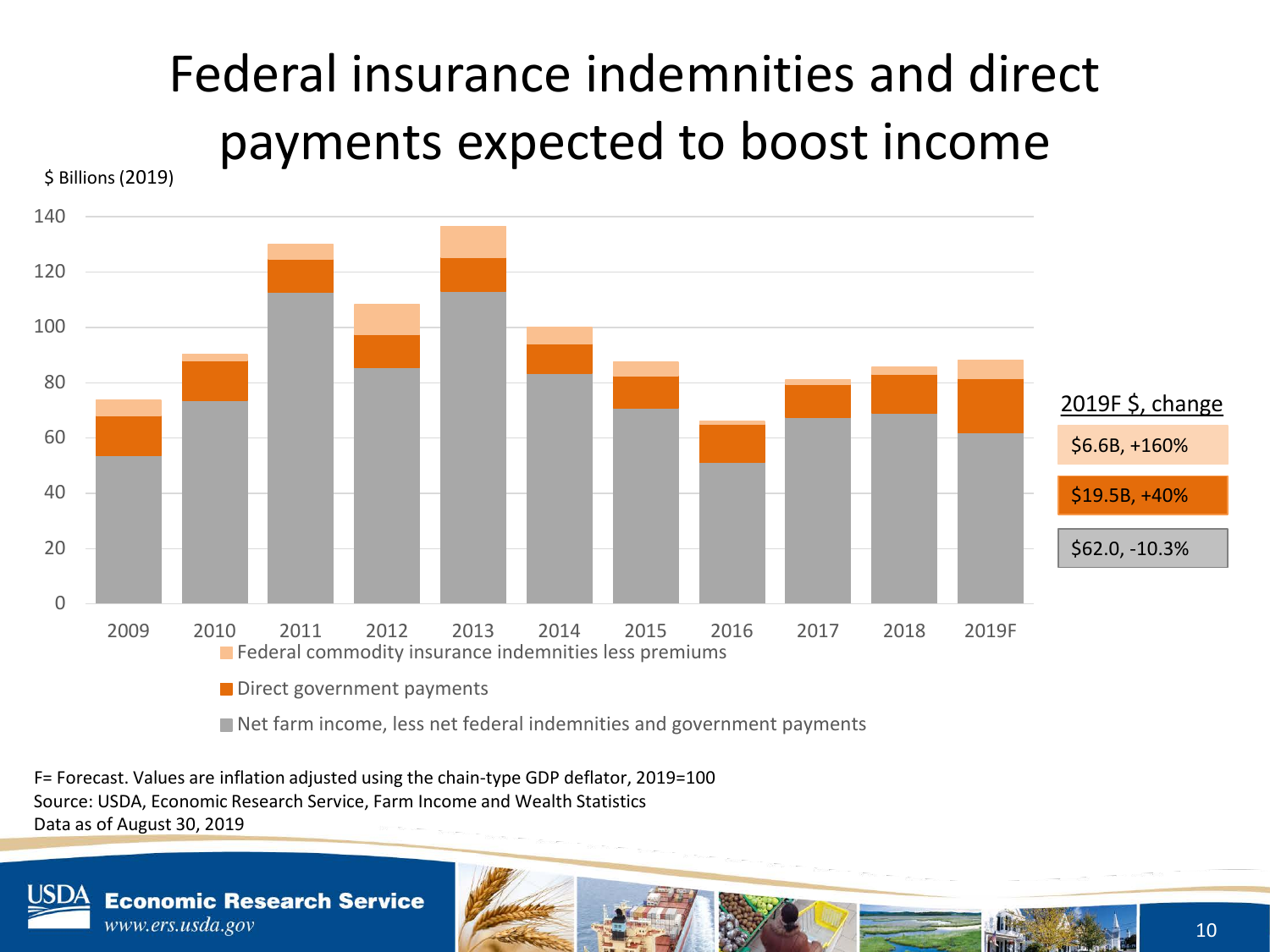# Total production expenses forecast to stabilize in 2019



Expenses up 0.4 percent (nominal) in 2019, and down 1.3 percent when inflation-adjusted.

F= Forecast. Values are inflation adjusted using the chain-type GDP deflator,

2019=100

\$ Billion

Source: USDA, Economic Research Service, Farm Income and Wealth

**Statistics** 

Data as of August 30, 2019

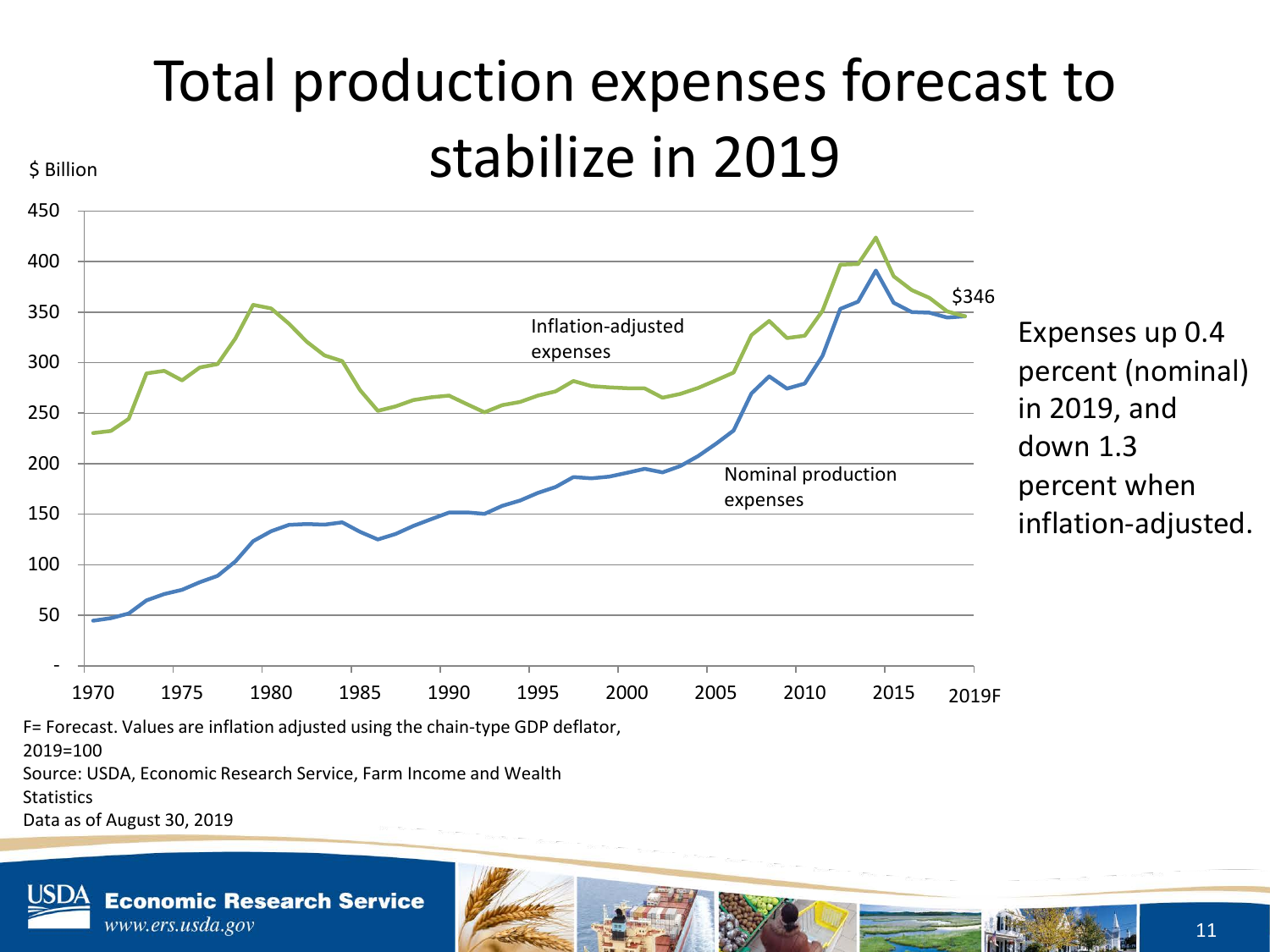### Recent declines in expenses tracking declines in cash receipts Billions \$ (2019)



From 2014, total cash receipts forecast down 19 percent and total cash expenses forecast down 15 percent, inflation adjusted.

F= Forecast. Values are inflation adjusted using the chain-type GDP deflator, 2019=100 Source: USDA, Economic Research Service, Farm Income and Wealth Statistics Data as of August 30, 2019



500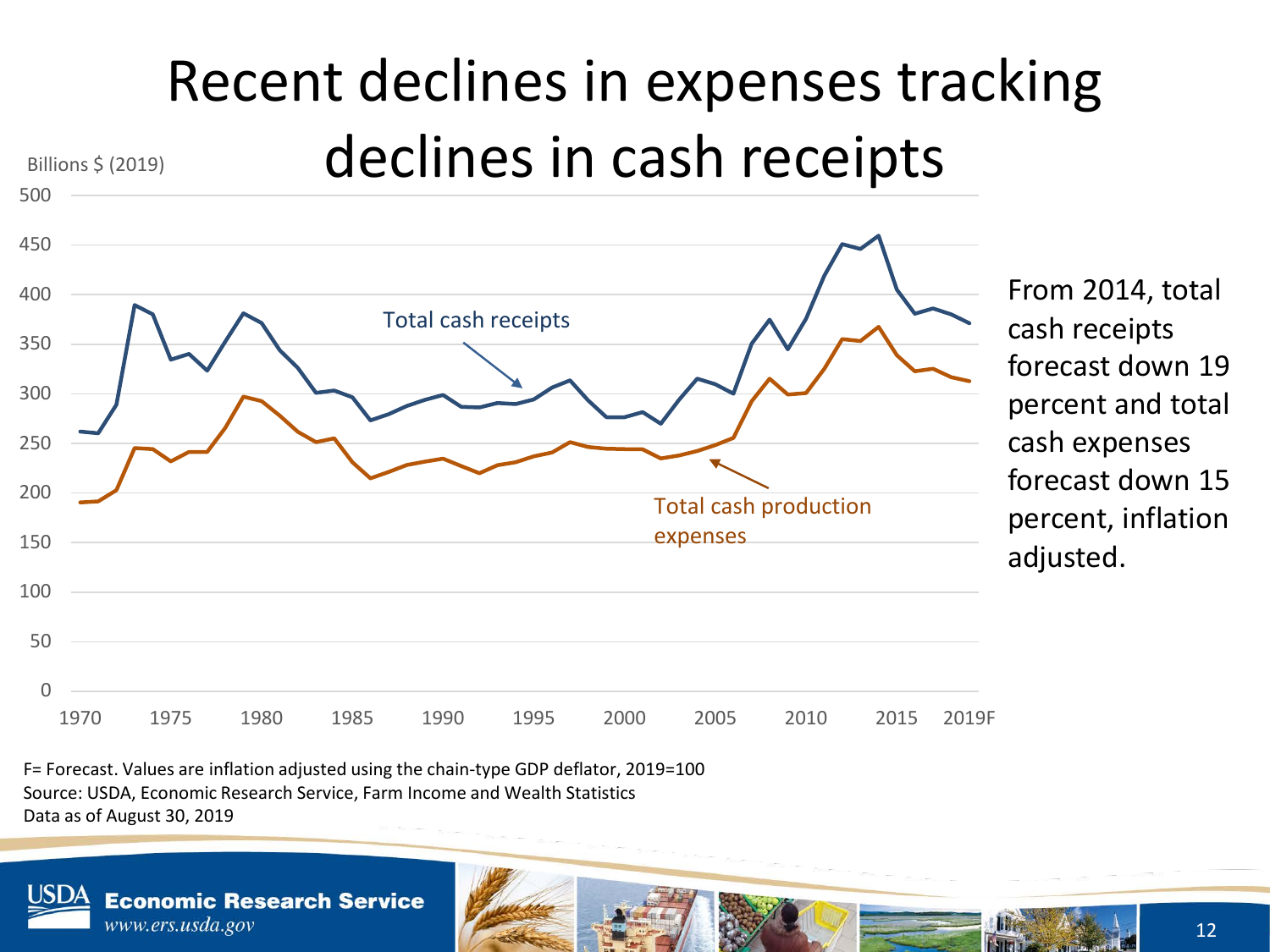## 2019 forecasts for individual expense items mixed



Interest expenses decline after 5 consecutive years of increasing.

Labor expenses forecast to increase following wage rate increases.

Fuel prices expected to decrease.

F= Forecast.

Source: USDA, Economic Research Service, Farm Income and Wealth Statistics Data as of August 30, 2019

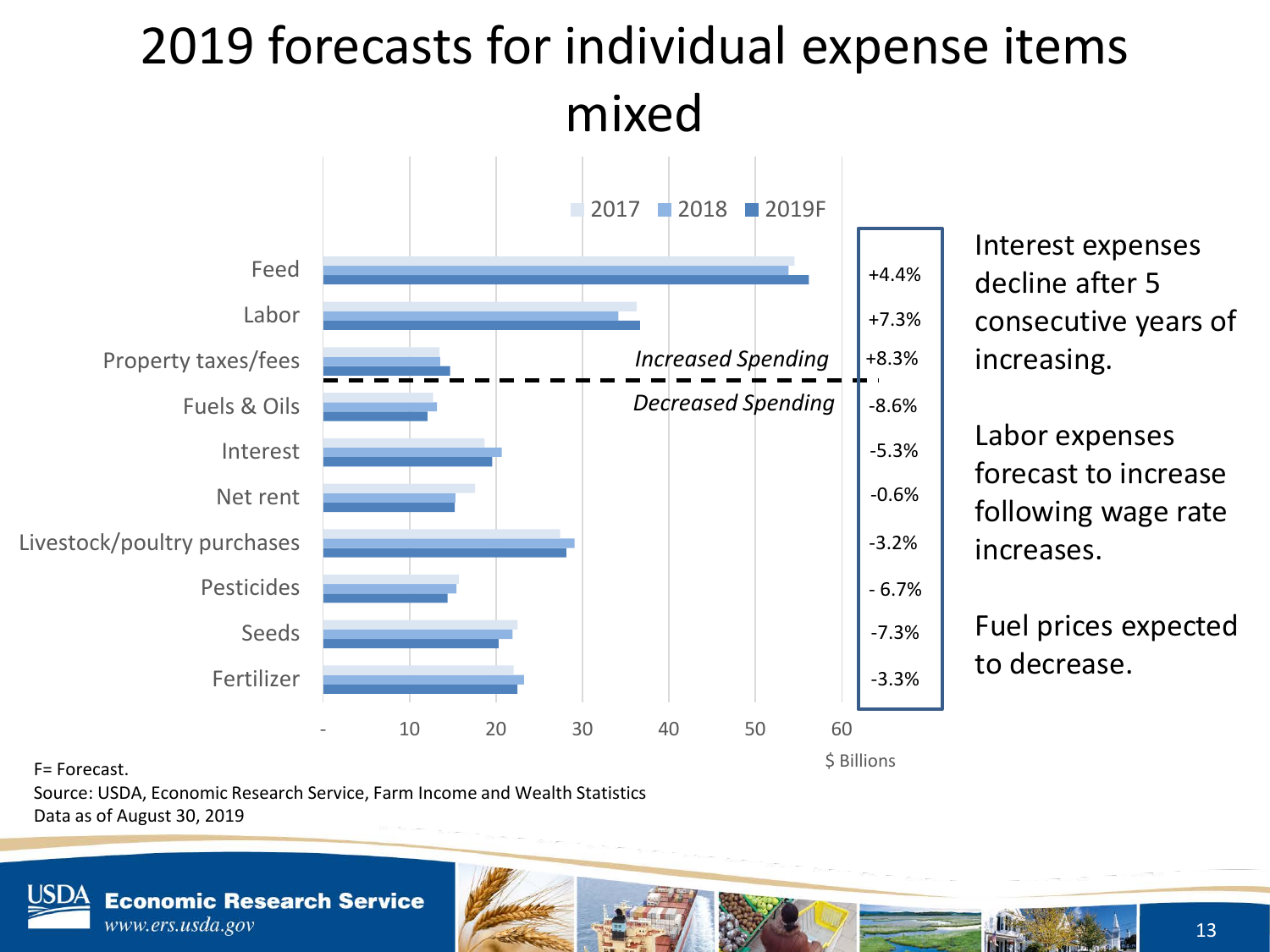# Balance sheet forecast remains strong…

\$ Billions (2019)



F= Forecast. Values are inflation adjusted using the chain-type GDP deflator, 2019=100 Source: USDA, Economic Research Service, Farm Income and Wealth Statistics Data as of August 30, 2019

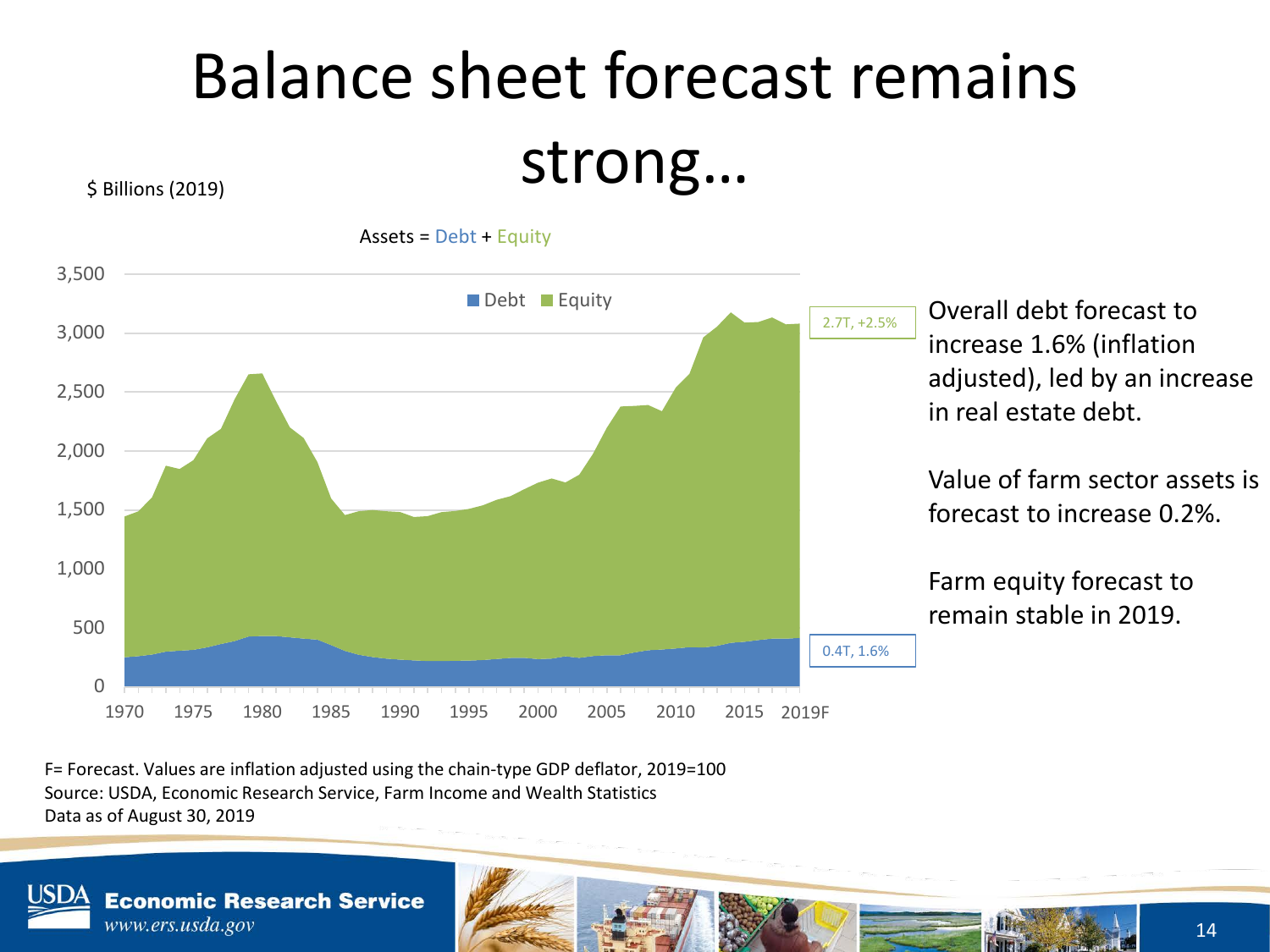## …but trends indicate growing financial stress



F= Forecast.

Source: USDA, Economic Research Service, Farm Income and Wealth Statistics Data as of August 30, 2019

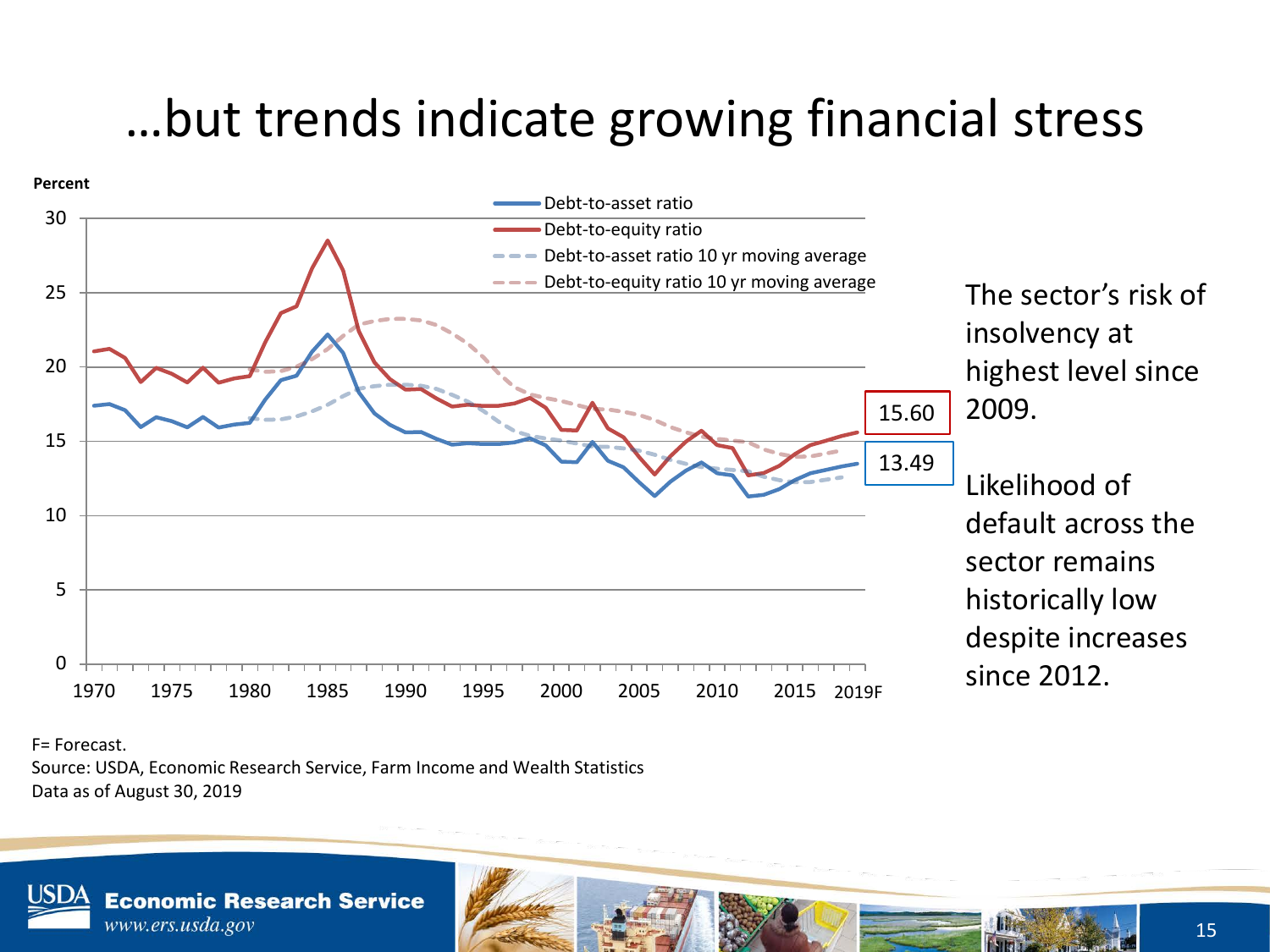## Bankruptcies trending upwards in recent years



Since 2016, bankruptcy rate has trended upwards as the debt service ratio has leveled.

Debt service ratio describes the share of production used for debt payments.

### F = Forecast Data

Sources: Debt Service Ratio from the USDA, ERS Farm Income and Wealth Statistics; Bankruptcy data from U.S. Courts Statistical Tables Data as of August 30, 2019

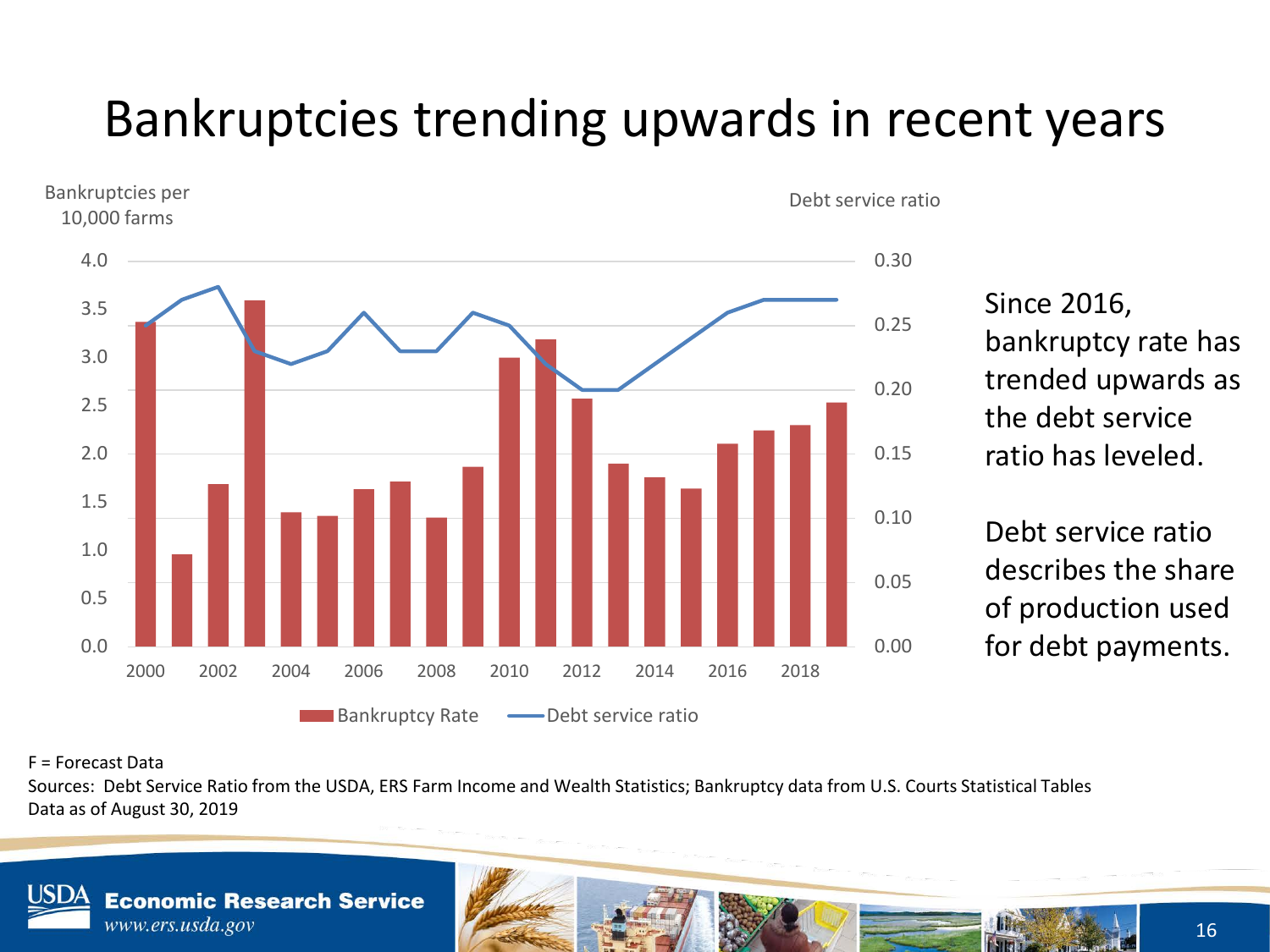### "Farm businesses" include operations with most production, assets, and debt



Farm businesses include **intermediate and commercial farms** and are approximately 960,000 farm operations out of roughly 2 million farms in the U.S.

ERS uses ARMS to classify the sector into a typology of farms that are **residence** (retired or non-farm primary occupation, GCFI less than \$350K), **intermediate** (primary occupation is farming, GCFI less than \$350K), and **commercial** farms (GCFI of \$350K or more, plus nonfamily farms)

### Source: USDA, Agricultural Resource Management Survey (ARMS), 2017 <sup>GCFI = gross cash tarm</sup><br>income (before expenses)

GCFI = gross cash farm

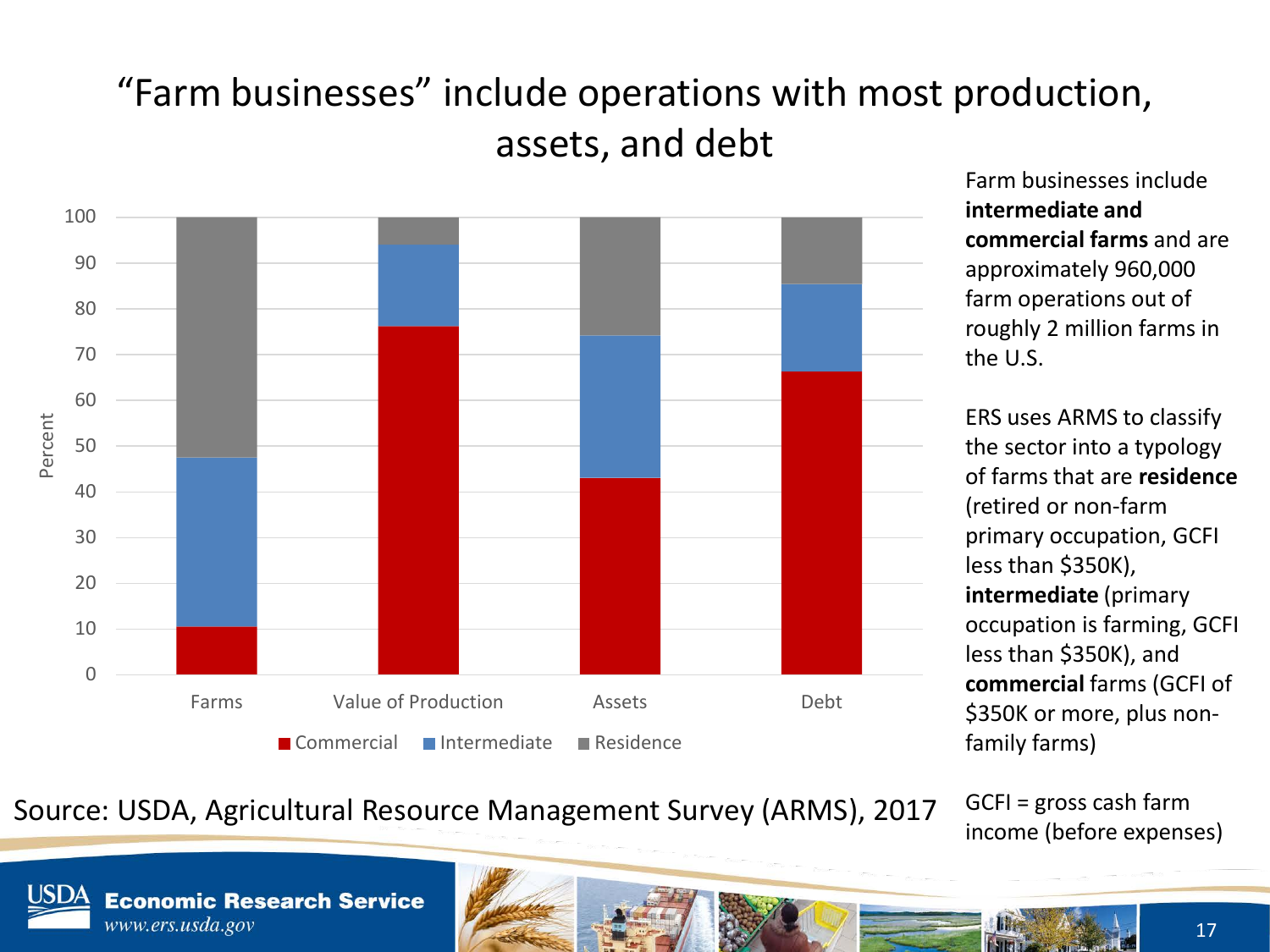## All types of crop farm businesses forecast to have higher average net cash farm income



F= Forecast. Values are inflation adjusted using the chain-type GDP deflator, 2019=100 Source: USDA, Economic Research Service, Farm Income and Wealth Statistics Data as of August 30, 2019

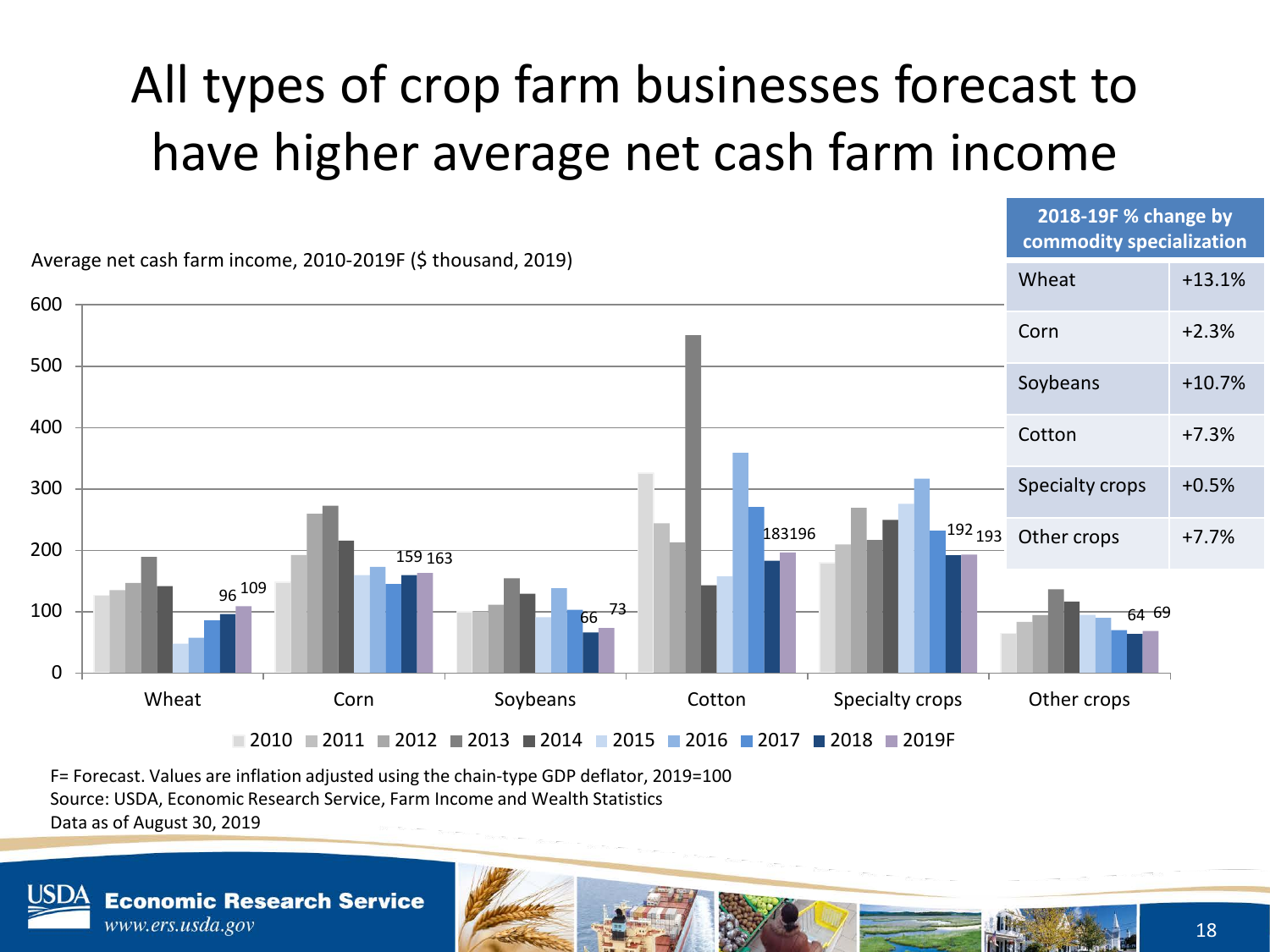## Most types of livestock farm businesses forecast to have higher average net cash farm income

**2018-19F % change by commodity specialization** Cattle/calves +10.8% Hogs +23.8% Poultry 12.0% 2326 | Dairy +41.3% | Dairy +41.3% | Dairy +41.3% | Dairy +41.3% | Dairy +41.3% | Dairy 242  $\frac{107}{94}$ 217 2326 299 307  $\Omega$ 50 100 150 200 250 300 350 400 450 500 Cattle and calves **Cattle and calves Hogs Poultry Poultry Dairy**  $-2010 - 2011 - 2012 - 2013 - 2014 - 2015 - 2016 - 2017 - 2018 - 2019$ F

Average net cash farm income, 2010-2019F (\$ thousand, 2019)

F= Forecast. Values are inflation adjusted using the chain-type GDP deflator, 2019=100 Source: USDA, Economic Research Service, Farm Income and Wealth Statistics Data as of August 30, 2019

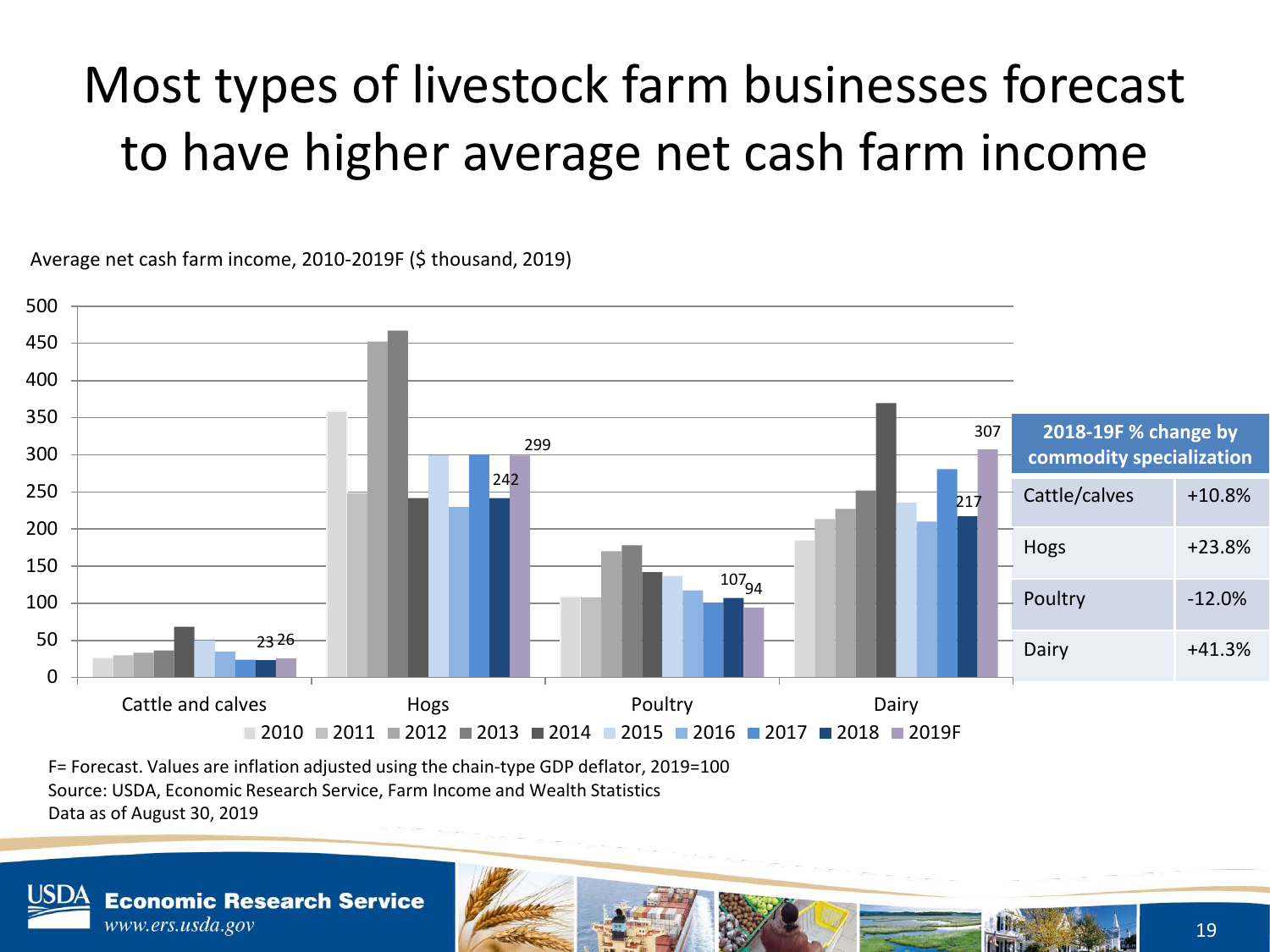### Average net cash income for farm businesses expected to be up across all regions in 2019



Average change for all farm businesses = 11 percent

Farm businesses are defined as operations with gross cash farm income of over \$350,000 or smaller operations where farming is reported as the operator's primary occupation. The partial budget forecast model is based on the 2018 Agricultural Resource Management Survey (ARMS) using parameters from the sector forecasts. The model is static and does not account for changes in crop rotation, weather, and other location-based production impacts that occurred after the base year. Data as of August 30, 2019. Source: USDA, Economic Research Service, Farm Income and Wealth Statistics.

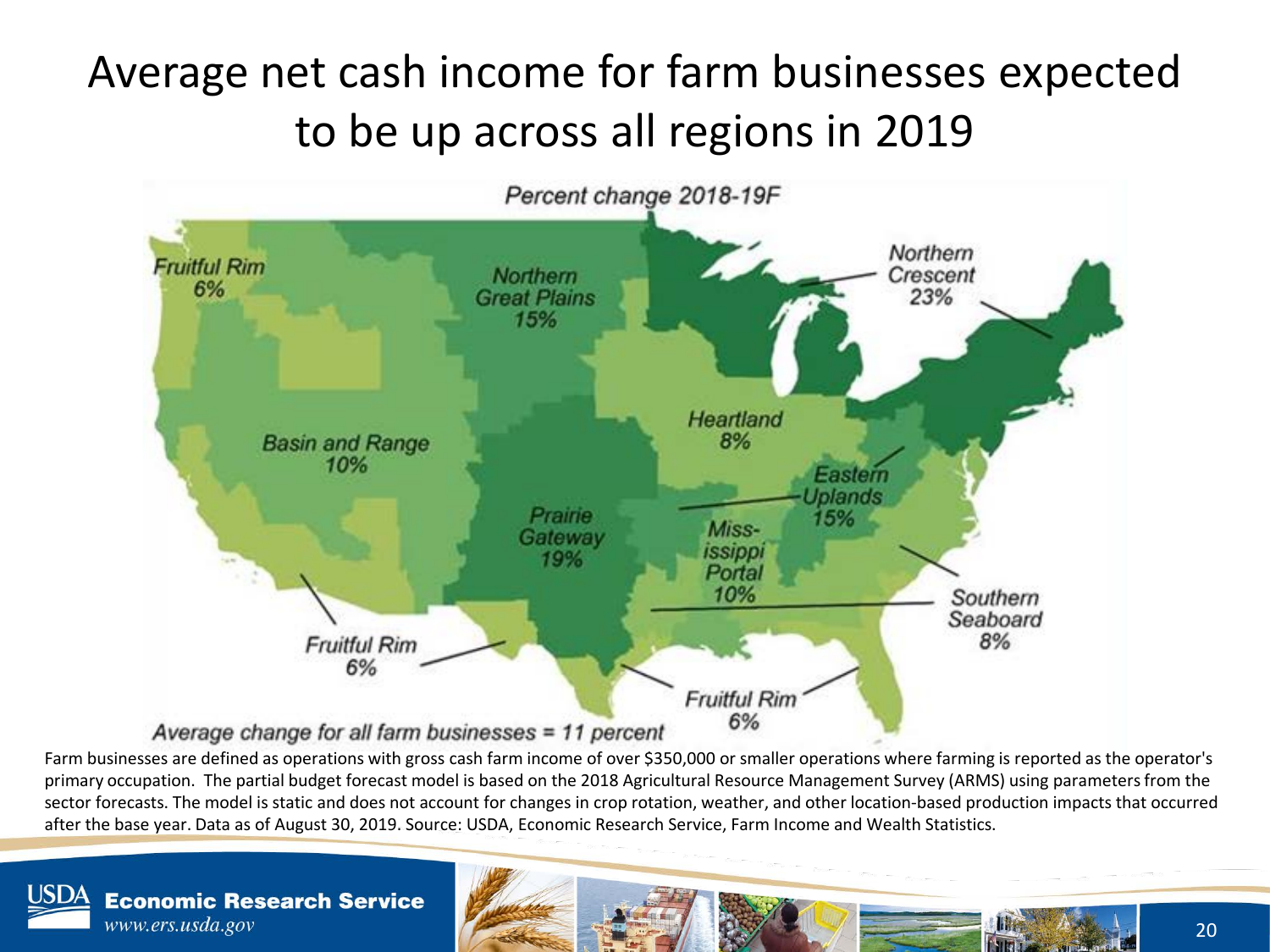### Distributional Impacts: Farm Households

*The well-being of farm-operator households is not equivalent to the financial performance of the farm sector or of farm businesses. This is due to the influence of other stakeholders in farming, such as landlords and contractors, who do not actively operate farms, but who often claim a share of farm income. At the same time, farm-operator households often have nonfarm investments, jobs, businesses, and other links to the nonfarm economy that are separate from their farming interests. Given this, finances at the farm household level are set apart for review.* 



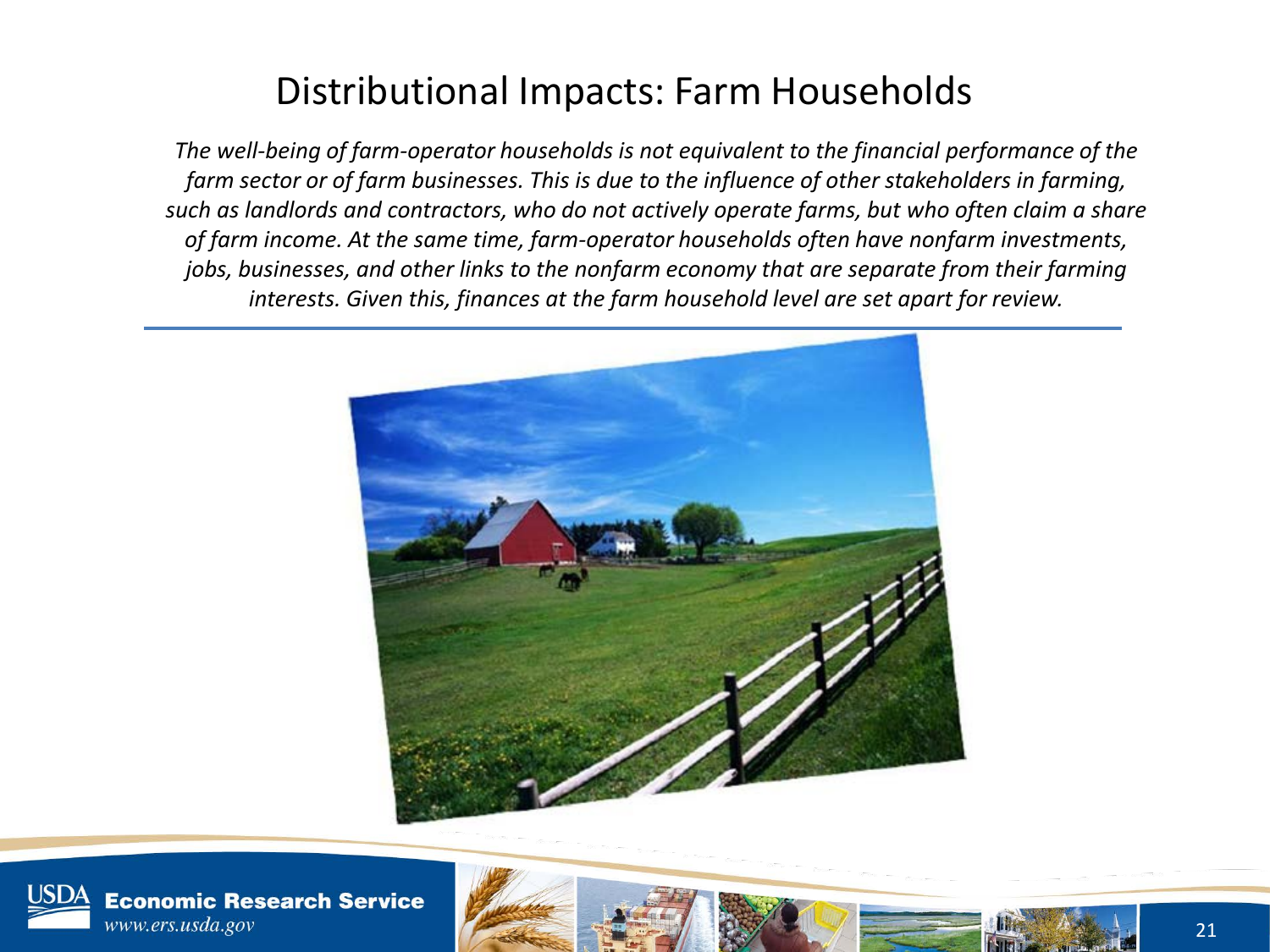### Median income of farm households expected to increase in 2019



Median farm household income forecast to increase 3.7% largely following growth in offfarm income.

Note:  $F =$  Forecast.

Source: USDA, Economic Research Service and National Agricultural Statistical Service, Agricultural Resource Management Survey. Forecast as of August 30, 2019.

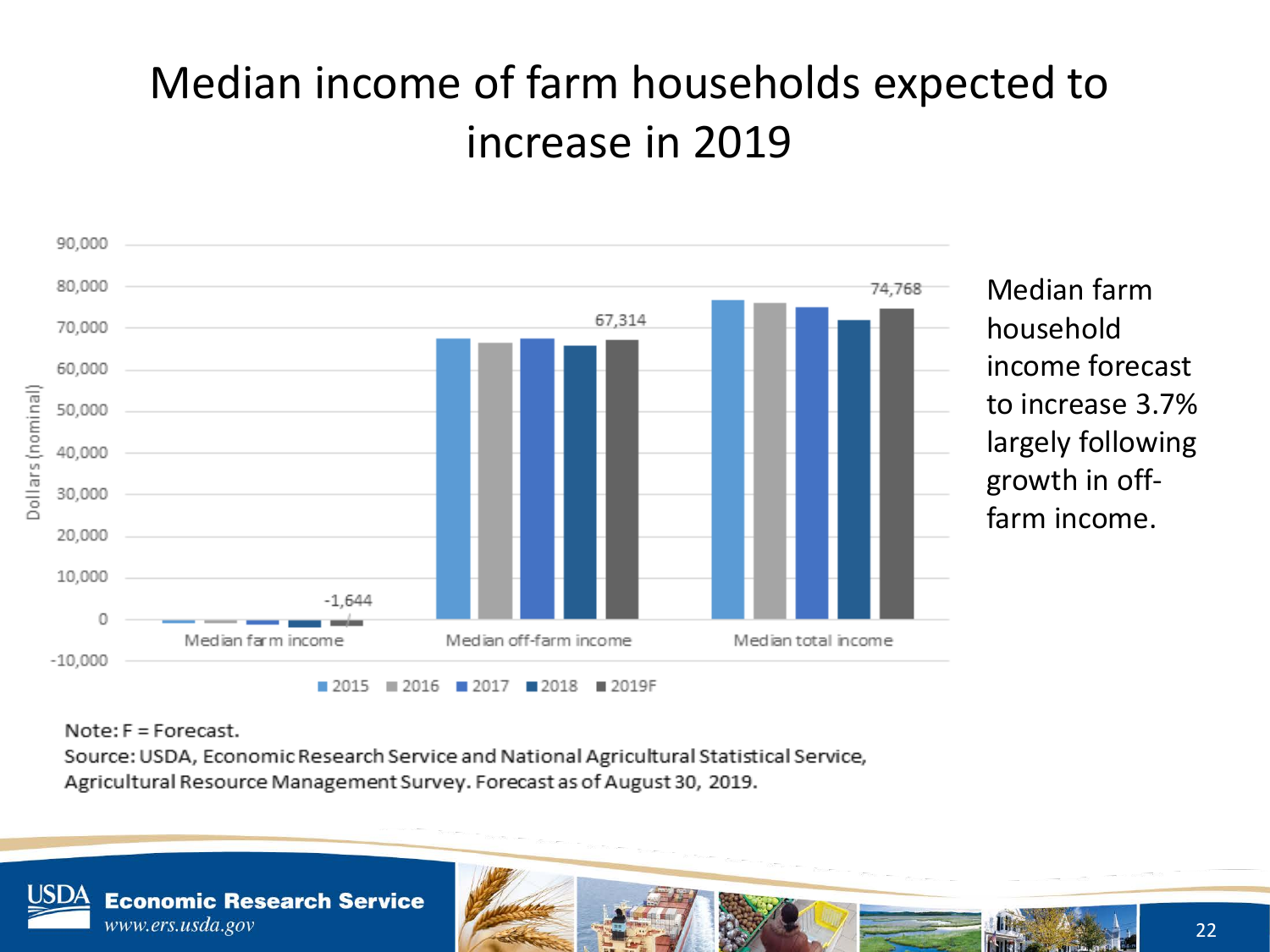## Median income for farm commercial households projected higher in 2019



— Median Farm Income — Median Total Income — Median Off-Farm Income

Composition of farms (2017): Residential: 53%, Intermediate: 38%, Commercial: 9%

*Source: USDA TOTAL survey, 2014 and Agricultural Resource Management Survey, 2012-2013 and 2015-2018; forecast of farm and off-farm income based on ERS calculations. Forecast as of August 30, 2019.* 

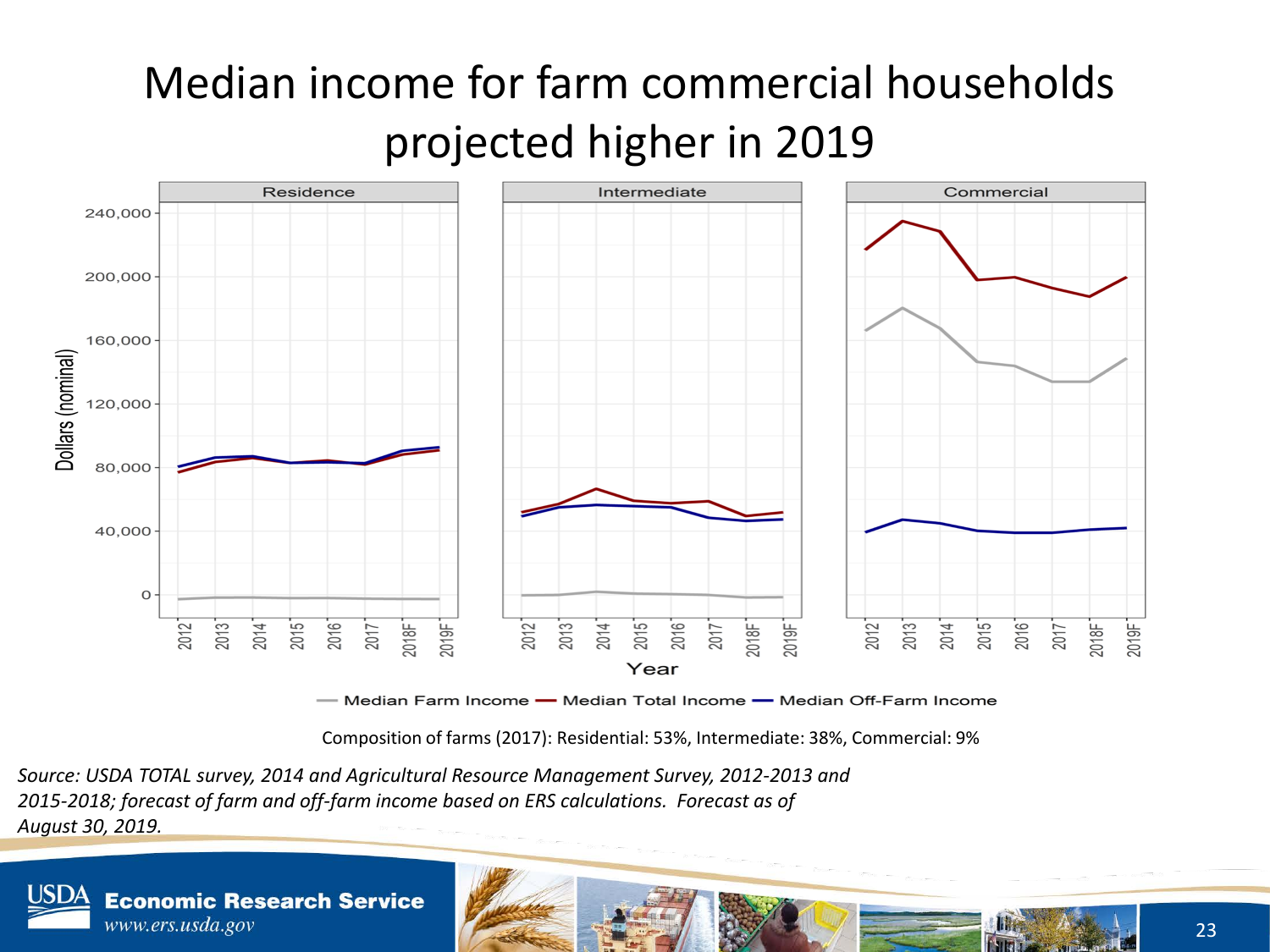### **Many Ways to Explore the Data**

Visualizations let you dive into the financials of the farm sector https://www.ers.usda.gov/data-products/farm-income-and-wealth-statistics/

Digging Into the U.S. Farm Balance Sheet



Form real estate" unlises rur ante bu State . 2014  $(x)$ : All  $\Omega$  $\begin{array}{cc} \star & \text{if} & \text{if} & \text{if} \\ \end{array}$  $\frac{1}{2}$ 



| Decade                                           | 2010          |                                                                          | Nomenati year defines<br>٠ |                     | Nominal (current dollars) |              |                   | Submit.<br>٠      |                  |  |  |  |  |
|--------------------------------------------------|---------------|--------------------------------------------------------------------------|----------------------------|---------------------|---------------------------|--------------|-------------------|-------------------|------------------|--|--|--|--|
| $44 - 411$                                       |               | mediators and a<br>$0733 - 0.1$                                          |                            |                     |                           |              |                   |                   |                  |  |  |  |  |
| Disnaport Plan                                   |               | Value estimates the U.S. connors, by the agressible assets. 2010-2014F   |                            |                     |                           |              |                   |                   |                  |  |  |  |  |
| Ua Grateriotti<br><b>University</b><br>Alatimia. |               | Norvinal drument dodgraft                                                |                            |                     |                           |              |                   |                   |                  |  |  |  |  |
|                                                  |               | <b>PECC</b><br>7.533<br><b>FITE</b><br>$-1311$<br>FIII<br>71681<br>0.243 |                            |                     |                           |              |                   |                   |                  |  |  |  |  |
|                                                  |               | <b>Linked Diales</b>                                                     | \$1,000                    | \$1,000             | \$1,000                   | #4 cian      | \$1,000           | 81,000            | \$1,000          |  |  |  |  |
| <b>Nadki</b>                                     |               |                                                                          |                            |                     |                           |              |                   |                   |                  |  |  |  |  |
| Arizene                                          |               | When of crew production                                                  | <b>158.122.783</b>         | 190.336.705         | 212.007.508               | 251642, 156  | 356.071.158       | 185,795,487       | 185,205,813      |  |  |  |  |
| Arkansas                                         |               | Cano can't researe                                                       | 103,065,874                | 201043-024          | 231814279                 | 220 842 243  | 211,562,653       | 106,484,535       | 166,452,013      |  |  |  |  |
| cathyaia                                         |               | Consei                                                                   | <b>PANAMA</b>              | F.303.572           | 1,553,448                 | 6515834      | 7.111.338         | 4213543           | 6,275,375        |  |  |  |  |
| <b>Ciliebile</b>                                 |               | Elend arrune                                                             | <b>66,542,767</b>          | 21213.544           | 82 134 836                | 70.635.4.71  | 49.371 AFR        | <b>STONARTS</b>   | 99.024.041       |  |  |  |  |
| Contactorul                                      |               | <b>Flood grams</b>                                                       | 14,314,379                 | 14.627.336          | 19:292.117                | 17,230,635   | <b>16.050.065</b> | 52,414,539        | 10,879.176       |  |  |  |  |
| Delaware                                         |               | Fruits and note                                                          | 21.012.927                 | 24,106,200          | 20.107,018                | 29908354     | 31.430.223        | 27,064,020        | 24.156.384       |  |  |  |  |
| Florida                                          |               | <b>CELIVAN</b>                                                           | 39.044.912                 | 31,324,589          | 40.925.002                | 47.274.387   | 82.020.034        | 35, 141, 004      | 40,600,654       |  |  |  |  |
| Georgia                                          |               | Stacia                                                                   | 1.1 M. SAY                 | 5.138.735           | 1.347847                  | 1.648.801    | 1,710,626         | 1,081,057         | 2,014,373        |  |  |  |  |
| Mark 4-1                                         |               | Maximilines and manners                                                  | 17,454,437                 | 17.616.342          | 17412748                  | 10.417344    | 18.971.458        | 19.7 ek ón il.    | 18,331,454       |  |  |  |  |
| Maker                                            |               | At other small                                                           | 38.548.455                 | 39,352,113          | 20.189.171                | 28.122.543   | 27.190.012        | 37.39A A71        | 29 RA Library    |  |  |  |  |
| <b>Warin</b>                                     |               | <b>Florida correctivization</b>                                          | <b><i>SR &amp; TH</i></b>  | 36,072              | 156,138                   | 197,010      | 238,621           | 255,558           | 381,543          |  |  |  |  |
| <b>MAGAZIA</b>                                   |               | <b><i>ENERGY ARGEMENT</i></b>                                            | 12126.976                  | 4,791,981           | TOLK FR 811               | 12431898     | 4.431.216         | <b>B.DAY NOR</b>  | $-1.826341$      |  |  |  |  |
| kan te                                           |               |                                                                          |                            |                     |                           |              |                   |                   |                  |  |  |  |  |
| <b>Kansas</b>                                    |               | Volume of announced and provincity productions                           | 145 198.705                | 165,654,541         | 165 115 500               | 180.081.798  | 214.4x2.688       | $-54987418$       | 164,857,544      |  |  |  |  |
| <b>Kantiutuli e</b>                              |               | Animals and products cost receipts                                       | 143.034.987                | 154,736,814         | 160.618.779               | 182 TS4 A15  | 212 792 576       | 159,745,675       | 100,375,114      |  |  |  |  |
| Lietviele                                        |               | Early plotters, see-                                                     | 11.192.54A                 | <b>StrAin Julet</b> | 37 044 FM                 | 45.274.718   | 49.182.955        | 34.936.5x8        | 11544,775        |  |  |  |  |
| Plaze                                            |               | <b>Insistramment</b>                                                     | <b>SIX TAX TRU</b>         | 81811.111           | 8111221W                  | 91, 218, 626 | 127, très 183     | ids.2011130       | 86,211,629       |  |  |  |  |
| Hardout.                                         |               | <b>Inspectaneous Eventori</b>                                            | 5,018.245                  | 1,902.001           | 9,293,069                 | 9.841.177    | 7.050.904         | 6,740,983         | 1,531,291        |  |  |  |  |
| Finish in This Artists<br>PRINCEY                |               | Foulty and edge                                                          | 34.090.577                 | 35.442.443          | 30.203.247                | 44, 964, 029 | 49, 106, 654      | <b>40,010,020</b> | 26.281.612       |  |  |  |  |
|                                                  |               | Morris companicher                                                       | 299,792                    | 299,291             | 228,243                   | 829.264      | <b>Juli Gry</b>   | 363.95 F          | 376,056          |  |  |  |  |
| <b>Planingate</b>                                |               | <b>Englands by Jack and many</b>                                         | 426,665                    | A 3-24, 705         | Jak 4 Tolet               | $2663 + 46$  | 1.301.421         | <b>K427 680</b>   | 1,649,175        |  |  |  |  |
| <b>Place surgeon</b>                             |               |                                                                          |                            |                     |                           |              |                   |                   |                  |  |  |  |  |
| Placears                                         |               | <b>Farm required income</b>                                              | 35,780,509                 | 45,934,150          | \$7,138,428               | 58,187,727   | \$2,074,971       | 21,520,452        | 49,539,571       |  |  |  |  |
| <b>Hurtana</b>                                   |               | Forwarized units sold.                                                   | 400,531                    | 454,067             | 495,202                   | 957.938      | 041,434           | 096.218           | 237,658          |  |  |  |  |
| <b>Doubal and an</b>                             |               | Drops engined remains below of home deadlings.                           | 15,267,770                 | 16178.175           | 17.675.000                | CT.185,797   | 16,300,721        | 17.139.758        | 18.306.561       |  |  |  |  |
| <b><i><u>Second</u></i></b>                      |               | Machine hine and customership                                            | 3.608.710                  | 3,952,952           | 3,953,748                 | 4.445.768    | 4,400,904         | 4,085,936         | 4,503,876        |  |  |  |  |
|                                                  | fant rompakin | Citrus flam 2010/06                                                      | 15,742,965                 | 24,339,465          | 34882531                  | 16.072.306   | 31,424,292        | 38,098,640        | 24.523.031       |  |  |  |  |
| <b>Family Editorial</b>                          |               | Total community mountains instead they                                   | 4778.900                   | 0.706.912           | 14.451.495                | 15182454     | 10,405,416        | a title MP.       | <b>K.245 347</b> |  |  |  |  |

### Tailored financial reports Current and archived comprehensive datasets

|                | year state artificialismy | Variable the script is a tickel Variable tie script insurances | warishlamascriptionRost? Amenat |                                | unit dasc             | <b>Publication Date</b>               | Chaintyne GDP Fefix |
|----------------|---------------------------|----------------------------------------------------------------|---------------------------------|--------------------------------|-----------------------|---------------------------------------|---------------------|
| 2016 US        | CRAINING-AMP              | Cash reserver value, all could convince that                   | $-41$                           | 852873327 51,000               |                       | Different of Top Heridaer St. 2014    | 111.                |
| 2016 US        | CRAUSACIONAR              | Cash receipts value, other All other order                     | All other crops                 | 27542500 53,000                |                       | Data as of highwriter 30, 2016        | 3.11.1              |
| zeze us        | CRAUSER-GAR               | Calify recentring a hum brock because's                        | 748                             | 26476333 03.000                |                       | Data as of November 30, 2016          | <b>TAL</b>          |
| 2016 US        | CRAINSY-VARE              | Cash receipts salue, parte barley                              | $-48$                           |                                | 914041 51,000         | Data as of November 33, 2014          | 111                 |
| 2016 05        | CRAUSCHPAUGH              | Cash receipts natue, fame chans chickens.                      | $-48$                           |                                | 35228 51,000          | Data as of Norvember 30, 2016         | 111                 |
| 2010/03        | CRAUSEL-UMP               | Cash receipts value, pittle Cattle and palvas.                 | $-41$                           | 6662020E 53.000                |                       | Distance of November 30, 2016         | 355.7               |
| 1016 115       | CRAINTIE SVAP             | Captureceipts exture, pottor Cattlers Drift                    | Lürigsfagile                    |                                | 367020 11,000         | Data as of November 30, 1914          | \$55.7              |
| 2016 US        | CRAINFOR PUMP             | Cash receipts value, cotto: Catton list                        | <b>Updand</b>                   | 4531022.53.000                 |                       | Data oc of November 35, 2014          | 111.1               |
| 1014 US        | CRALISON: NIAP            | Carib receipts estual, politic Colligation                     | ALL II                          | 4937253 53,000                 |                       | Dalla es el Novembre 30, 1016         | 111.                |
| 2014 115       | CRAINED-NAP               | Cash receipts value, props drops                               | 441                             | 186493019 53,000               |                       | Duta as of foreverdore 30, 2016       | 111                 |
| 7016702        | CRAUSCR-NAP               | Cash receipts value, com., Com-                                | <b>ME</b>                       | A6193932 51,000                |                       | Data es of November 33, 2016          | 111.                |
| 2016 US        | CRAUSCE - UNE             | Cash research value, cotton Cottoncoaud                        | dan.                            |                                | 951922 51,000         | Data as of November 30, 2014          | 3.3.3.1             |
| <b>1016 UE</b> | CRAUSCE - Loke            | Cards reported to suburn, restrict Codition.                   | <b>SAT</b>                      | 577(17) 51,000                 |                       | Outs us of Nonsymbar 30, 1914.        | 3.5.1.1             |
| 2016.3/8       | CRAUSCH - 1/AP            | Casty reservoirs estual, came 1 Came for sugger                | $-48$                           | 1049941 \$1,000                |                       | Data as of November 30, 2016          | 111.1               |
| 2016/08        | CRAINCE-NAME              | Cash research value, canel Canola.                             | <b>ALL</b>                      |                                | 4593 SS SL 600        | Data in of November 30, 2016          | <b>BRET</b>         |
| 2016.08        | <b>ORAUSOK-ASSP</b>       | Cash receipts value, dry bilDry bears                          | <b>ALL</b>                      |                                | <b>REFARR \$1,000</b> | Data in of November 83, 1916          | 111.                |
| 7616.US        | CRAUSDY- NAME             | Cash receipts value, dany Dairy products                       | <b>ALL</b>                      | 83944278 \$1,000               |                       | Data as of favourabor 30, 7016        | 333.1               |
| <b>JOTA US</b> | <b>CRAUSED (VAR)</b>      | Carly reserves a study sharing Chiefs are support              | $-41$                           | A31000FF C3, 000               |                       | Daha as of November 33, 1914.         | \$3.5.7             |
| 2016/1/3       | CRADSFE-USP               | Cash receipts value, feed i fixed stock                        | $-41$                           | 1100/0903 \$1,000              |                       | that's as of taxonomings by this      | 353.7               |
| <b>JO16 US</b> | <b>CRAUGFL-VOM</b> *      | Chift-recentric value. Stanid Flaciand                         | $-41$                           |                                | ££203 51,000          | Data as of forcember 33, 2016         | 111.                |
| 2016 US        | CRAUSTS&-AIAP             | Cash receipts value, fruits inuita/Nues                        | $-41$                           | 25100304 53,000                |                       | Outs as of highersher 30, 2016        | 111                 |
| 2016 US        | CRAINFOUNDRY              | Cash receipts value food (hood grans                           | Learn.                          | 10979176 51,000                |                       | Data as of top-sendar 30, 2014        | iii.                |
| 2016 05        | CRAUSTE-VAN               | Cash receipts value, forest Forest, products                   | <b>MAR</b>                      |                                | 727224 51,000         | <b>Data as of the camber 23, 2014</b> | 111                 |
| rese us        | CRAUSHS-NMF               | Cash receipts nature friggs . Hoppy                            | <b>SME</b>                      | L9583722 (1.660)               |                       | Data as of Norwegian 30, 2014.        | 335.0               |
| 2424.05        | CRALISING SURP            | Cash receipts satus, nov. 1989.                                | A46                             | CSTROPS CLOSE                  |                       | Data as of November 30, 1914          | 155.7               |
| 1014 US        | CRAININGHAM               | Cash resistors estua, Svest Animals and products               | Altorellaneous animals and      | £343294 (1,000)                |                       | Data as of November 35, 2016          | 111.1               |
| 1016 US        | CRAUSLY - USP             | Cash receipts estus, livest animals and products.              | ALL <sub>1</sub>                | 166375114 51,000               |                       | Data as of favorement 35, 2016        | 111                 |
| 1014 US        | CRAINMA - VAP             | Carib receitata value, wend Adeal arcenais.                    | ALL I                           | R4211927 51.000                |                       | Data as of November 30, 2014.         | 111.1               |
| 2016 1/1       | CRAINING-VAP              | Digity receipts value, visital Proto millart                   | <b>ALL</b>                      |                                | 37702 51,000          | thats on of feaverstoor 30, 2016      | 333.7               |
| 245,448        | CRAINVASSENAP             | Cardy research eature, month Munterdown 4                      | ALL 1                           |                                | 0202.51,000           | Data as of Necessales 30, 2014        | 333.7               |
| 2014-119       | CRASSINGMOVE              | Cash requisits value, ad on Od creats                          | <b>Missimillaneouse</b>         |                                | 470595 \$1,000        | Dutca on of Novemenham 90, 2014.      | 111.1               |
| 2016 US        | <b>CRAUSDC-VAR</b>        | Cash receipts value, oil are Oil crops                         | $-41$                           | <b><i>ASSECOSS \$1,000</i></b> |                       | Data as of November 30, 7014          | 333.1               |
| 7016 05        | CRADITOR AVE              | Cash reserves salves naty, Oats                                | A1                              |                                | 77129 51,000          | Data as of Norwerder 80, 1914         | 111.1               |
| 2016/08        | CRAINED AMP               | Cashmeesigts value, pourt Poultra/Essa                         | <b>ALL</b>                      | 19201635 \$1,000               |                       | Duta in of foovember 30, 1014         | 333.1               |
| 2016.08        | <b>ORALISPIN-NOAR</b>     | Cash receipts estual progre Peanuts                            | A1                              | 114/022 51,000                 |                       | Data as of November 30, 2016          | 111.1               |
| 2026.328       | CRALISPOL-NAP             | Cash receipts value. pot it Potatests                          | $-41$                           | #7K#751 \$1,000                |                       | Outs as of top control ar int. 1914.  | 853.1               |
|                |                           |                                                                |                                 |                                |                       |                                       |                     |

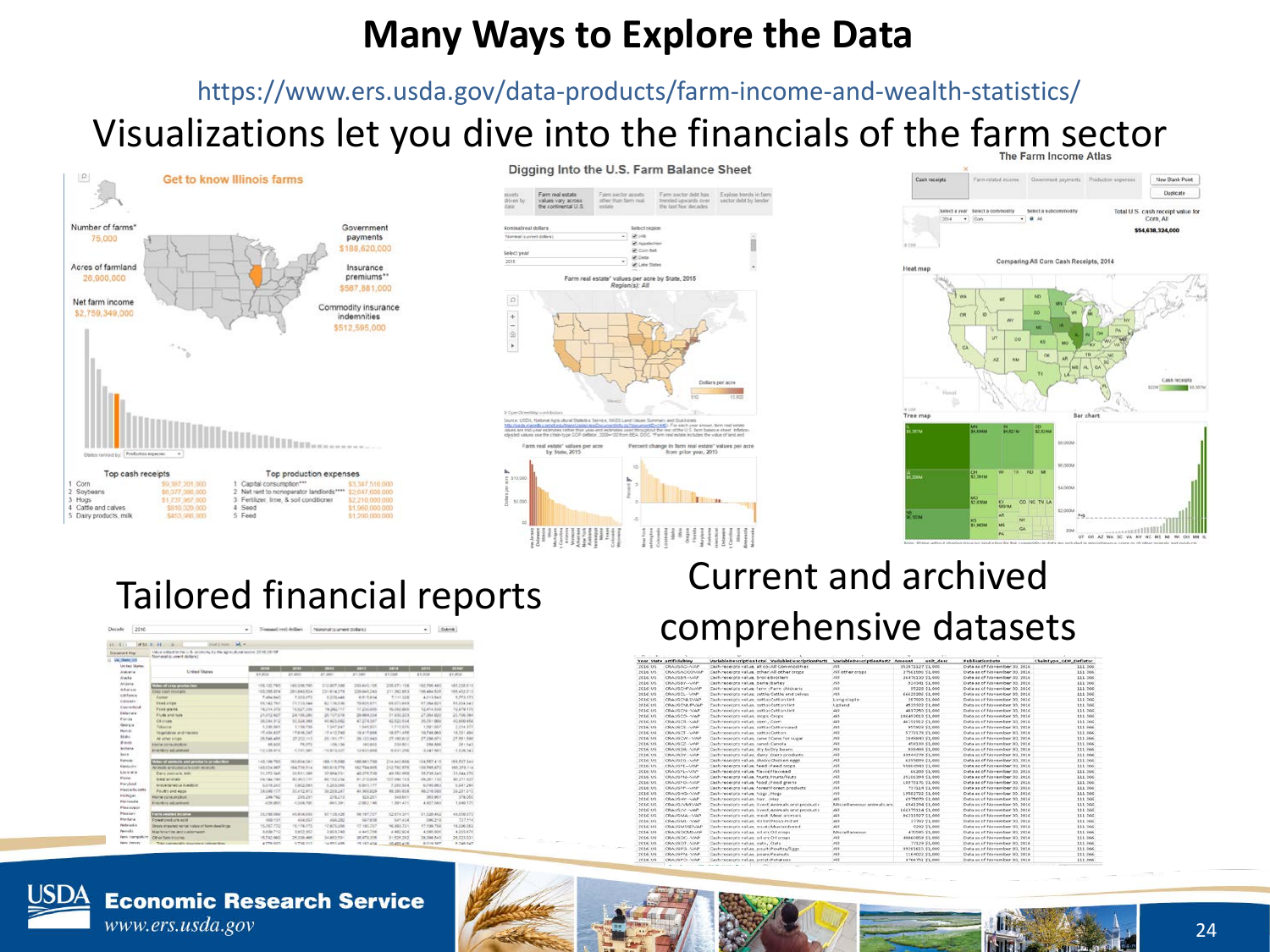### **Questions?**

**Farm Sector Income and Finances:**

https://www.ers.usda.gov/topics/farm-economy/farm-sector-income-finances/

**Contact Information:** 

[farmincometeam@ers.usda.gov](mailto:farmincometeam@ers.usda.gov)